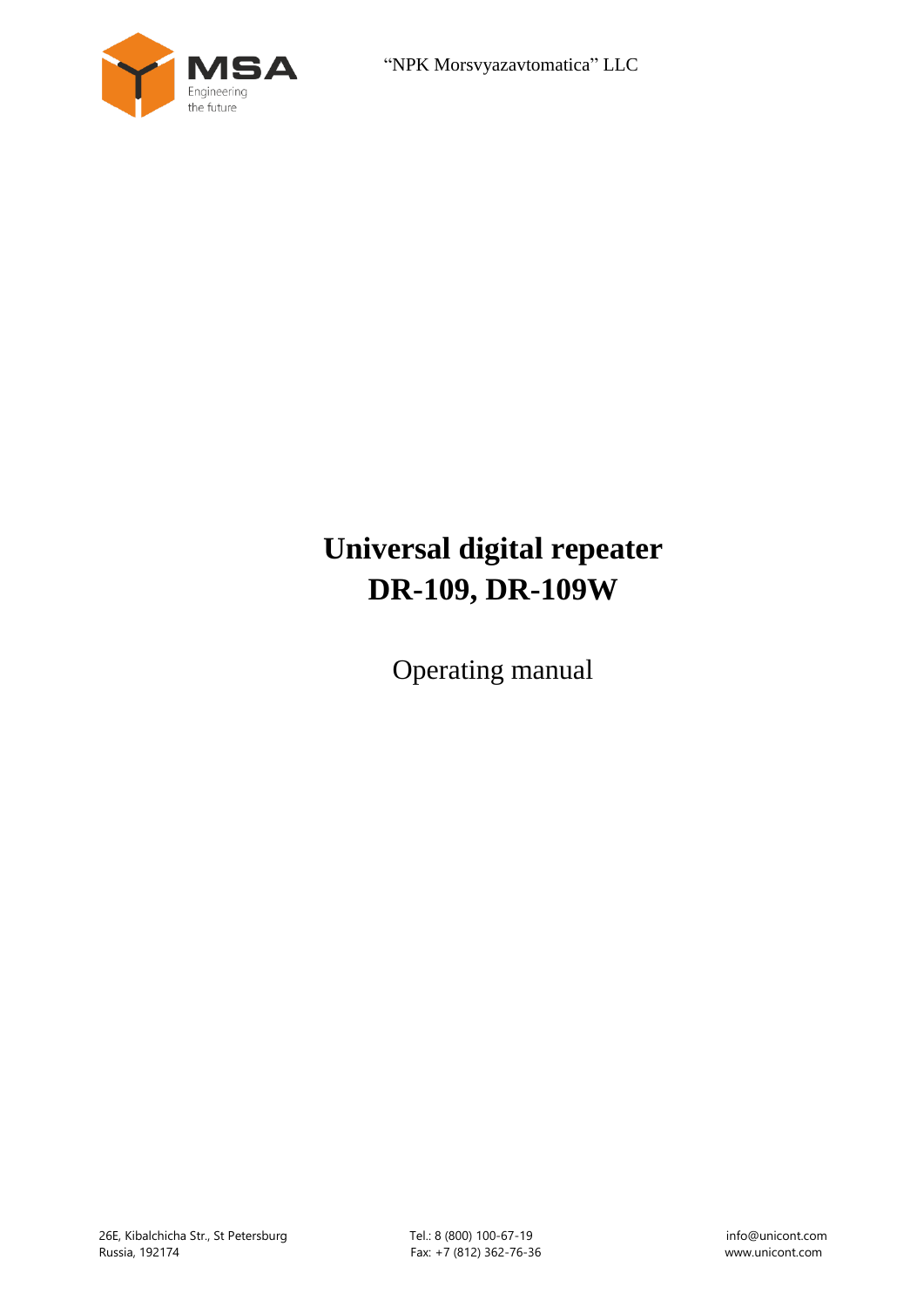

# **Table of contents**

| 1   |  |
|-----|--|
| 1.1 |  |
| 1.2 |  |
| 1.3 |  |
| 1.4 |  |
| 1.5 |  |
| 1.6 |  |
| 2   |  |
| 2.1 |  |
| 2.2 |  |
| 2.3 |  |
| 3   |  |
| 3.1 |  |
| 3.2 |  |
| 3.3 |  |
| 3.4 |  |
| 4   |  |
| 4.1 |  |
| 4.2 |  |
| 5   |  |
| 6   |  |
| 7   |  |
| 8   |  |
|     |  |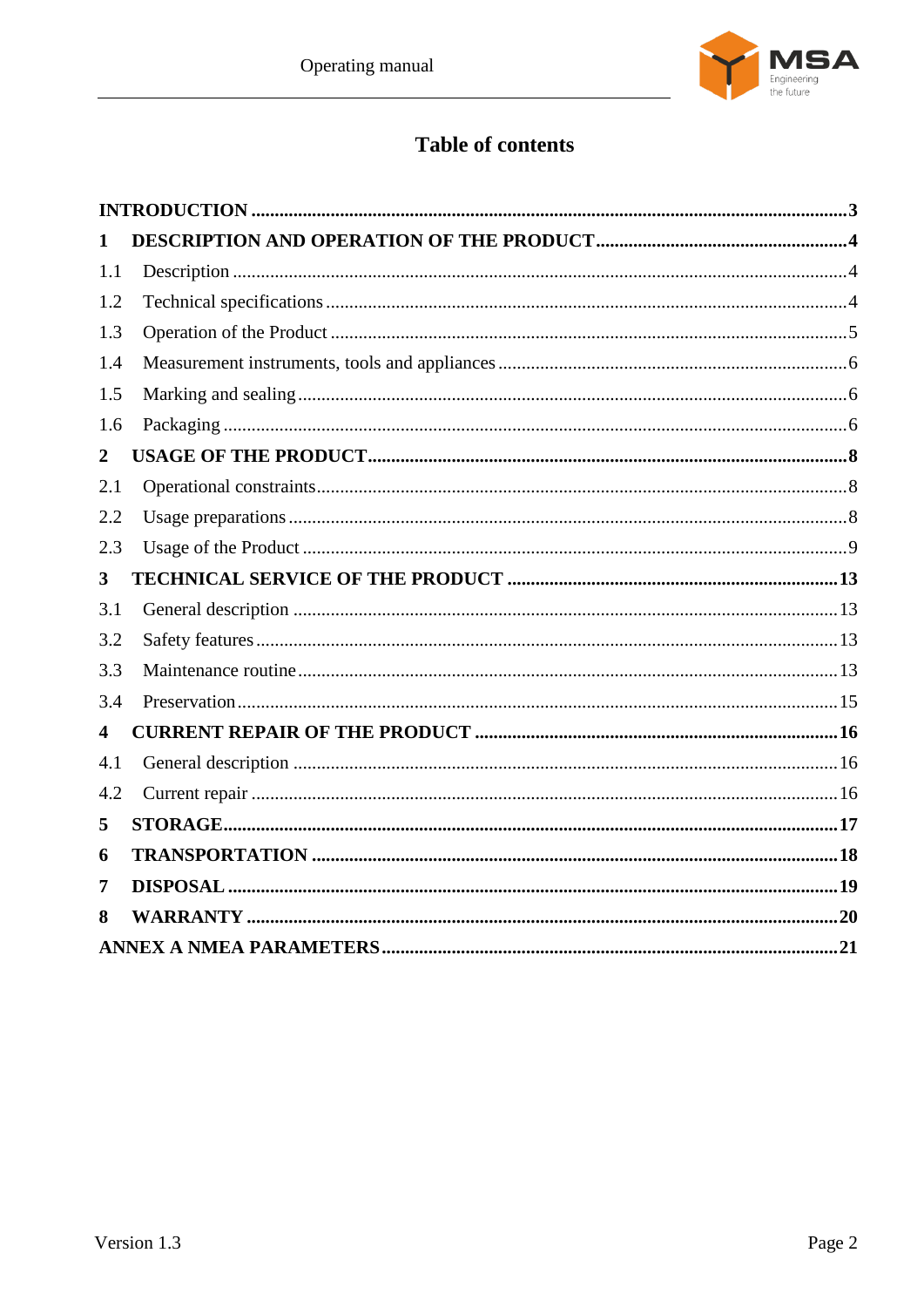

# **INTRODUCTION**

<span id="page-2-0"></span>This operating manual (hereinafter referred to as the OM) covers the Universal digital repeaters DR-109 and DR-109W (hereinafter referred to as the Repeater or the Product).

The OM is intended to describe operating principles, technical specifications and rules for the safe Product operation.

Only those who have had general education in the area of electronic devices, and those who have read and understood this document shall be permitted to operate with the Repeater. In addition to the instructions given in this document, the safety regulations and rules applicable in the field shall be observed.

# **Terms and abbreviations:**

OM – Operating Manual;

TS – Technical Service;

CL – Check List.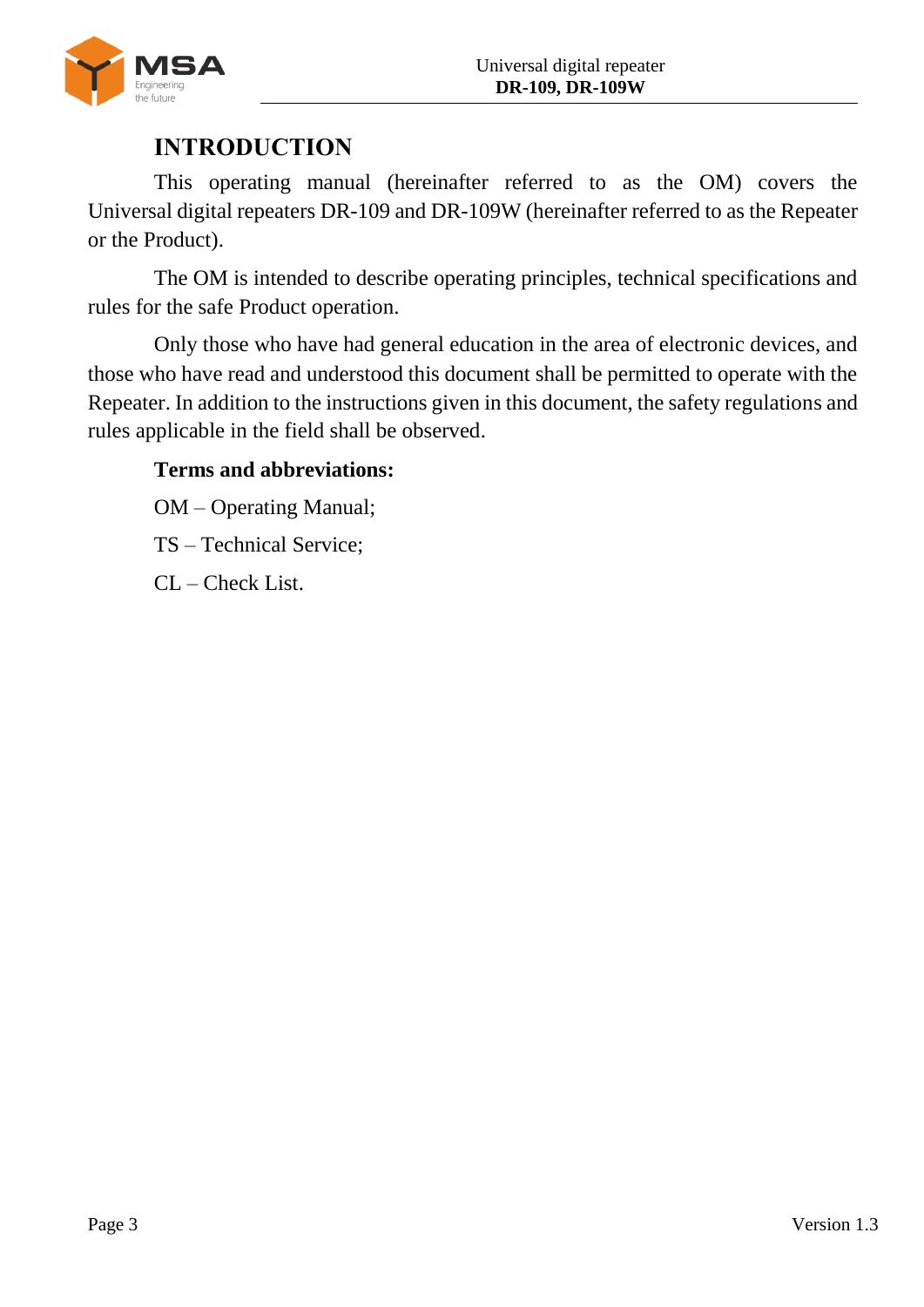

## <span id="page-3-0"></span>**1 DESCRIPTION AND OPERATION OF THE PRODUCT**

## **1.1 DESCRIPTION**

<span id="page-3-1"></span>The Product ensures display of digital data received in NMEA 0183 (NMEA) standard sentences through RS-232 and RS-422 serial interfaces.

The Product is designed for sea- and river-going vessels, and industrial application.

<span id="page-3-2"></span>The Product's detailed specifications, environment conditions, overall and installation dimensions are represented in Technical description of the Product.

## **1.2 TECHNICAL SPECIFICATIONS**

The Product ensures:

a. transmission of input data through RS-422 and RS-232 ports;

b. serial display of three different NMEA data types in accordance with Annex A;

c. display of ship's turn rate data on a separate LED linear;

d. equipment interfacing via two asynchronous serial galvanically isolated ports, RS-422 and RS-232, with NMEA standard support;

e. display of data in digital format on the LED with the capabilities of:

- settings of time intervals to display parameters;

- continuous transmission (preselected, except ROT which are displayed not depending on the select) of input data to external ship systems from the selected ports;

 $-$  data display in English;

f. the Repeater is controlled using the relevant buttons on the front panel;

g. the screen backlight brightness can be adjusted (11 levels).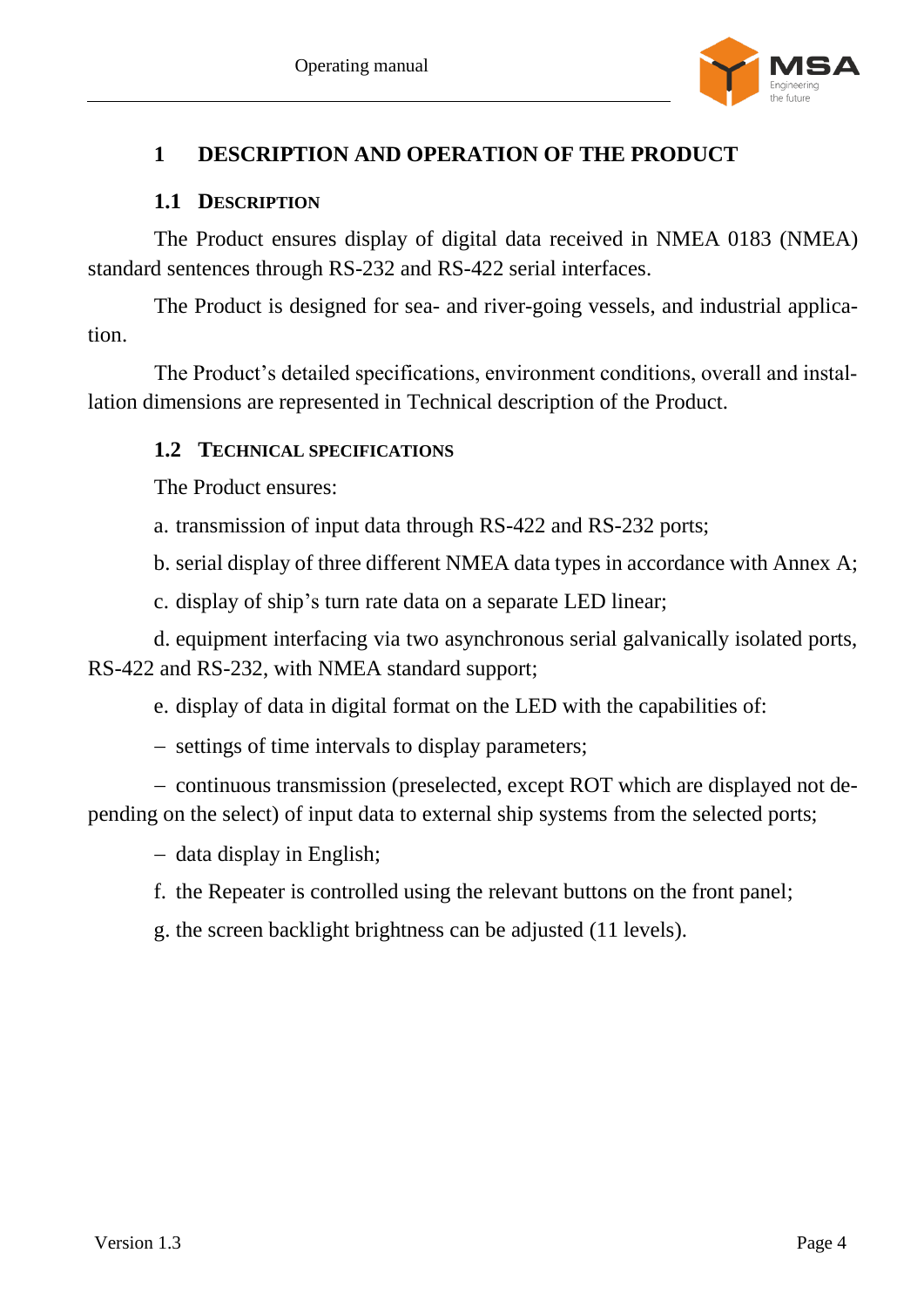

## **1.3 OPERATION OF THE PRODUCT**

<span id="page-4-0"></span>The Repeater receives NMEA data through one of the serial interfaces RS-232 and RS-422, processes and selects data according to the settings and then displays data on the built-in LED. The functional diagram is represented in Figure [1.](#page-4-1)



Figure 1 – Functional diagram of the Repeater

<span id="page-4-1"></span>Input data of the ship's turn rate are displayed on the LED; the data are received not depending on the NMEA settings.

If a user selects more than one sentence type to be displayed, then input data are represented on the LED consequently: sentences are shown repeatedly with a preset time interval (specified by a user).

<span id="page-4-2"></span>The Product may be also used as a repeater. The Product's controls and LEDs are represented in Figure [2,](#page-4-2) and the description is represented in Table [1.](#page-5-3)



Figure 2 – The Product's controls and LEDs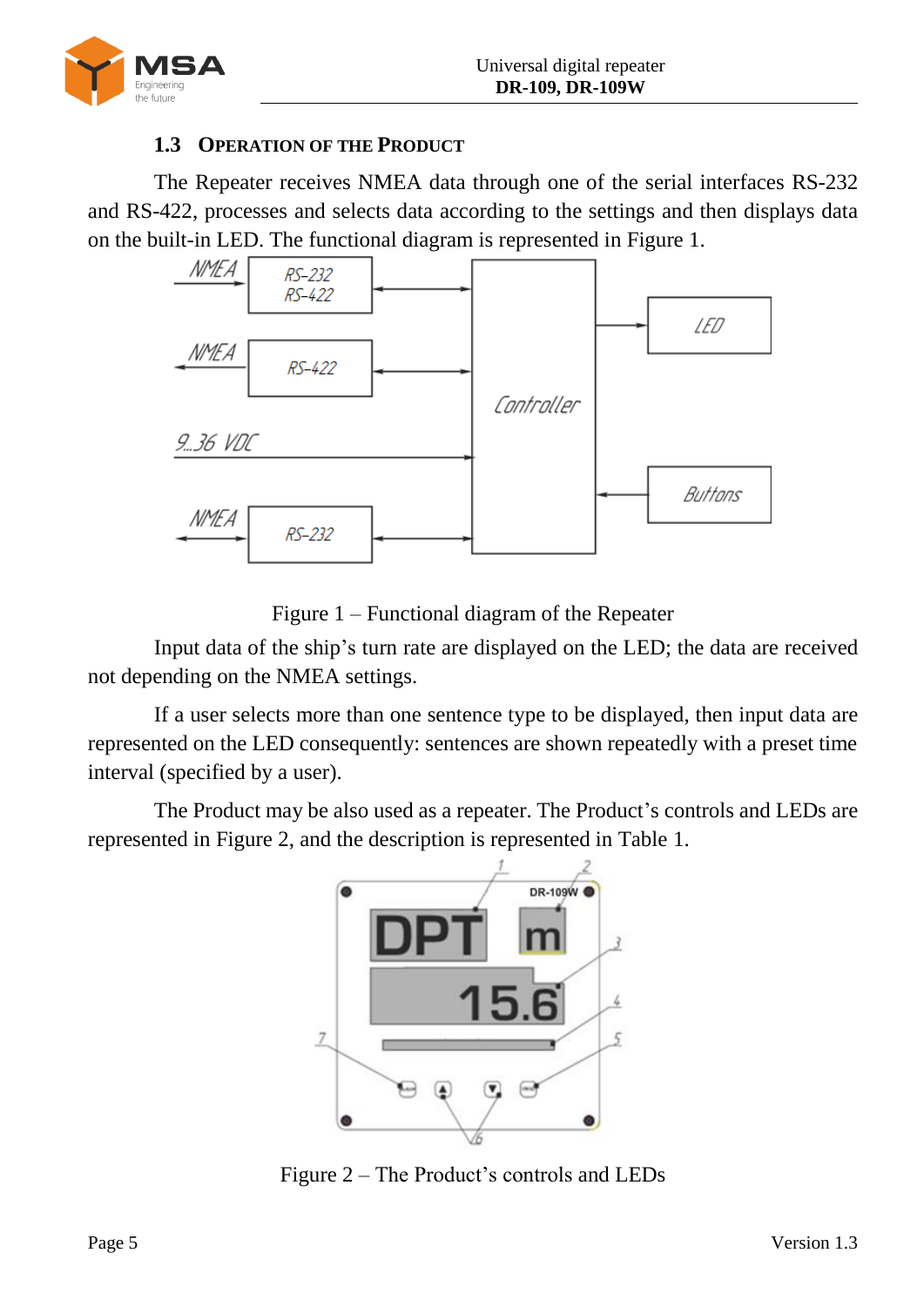

<span id="page-5-3"></span>

|  |  | Table $1$ – The Product's controls and LEDs* |  |
|--|--|----------------------------------------------|--|
|  |  |                                              |  |

| $N_2$          | <b>Name</b>                    | <b>Description</b>                                                 |
|----------------|--------------------------------|--------------------------------------------------------------------|
|                | Light-emitting-diode indicator | Displays NMEA data and menu items                                  |
| 2              | Light-emitting-diode indicator | Displays parameter values                                          |
| 3              | Light-emitting-diode indicator | Displays NMEA parameter value                                      |
| $\overline{4}$ | Light-emitting-diode indicator | Displays object's rate of turn (ship)                              |
| 5              | Menu button                    | Access to the selected submenu, input                              |
| 6              | Navigation button              | Selects the menu item (submenu), transfers among the<br>menu items |
| 7              | <b>SELECT</b> button           | Exits the main menu (switches on the operating mode)               |

<span id="page-5-0"></span>\*Keys assignment is described for the main menu mode.

#### **1.4 MEASUREMENT INSTRUMENTS, TOOLS AND APPLIANCES**

Operability control of the Product is carried out using integrated controls and LEDs.

<span id="page-5-1"></span>The TSof the Product is carried out using tools and consumables listed in Tables [2](#page-5-4) and [3.](#page-6-0)

## **1.5 MARKING AND SEALING**

The nameplates, where the user can find a serial number, date of manufacturing, weight, protection degree, input voltage and power consumption are located on the Product's casing.

The sealing of the Product and package is not provided.

# **1.6 PACKAGING**

<span id="page-5-2"></span>The Product is packed in a corrugated board box and inner packaging ensuring its transportation and storage at the warehouse.

Transport packaging is also used as a returnable packaging for transportation of the Product to the repair location and back.

<span id="page-5-4"></span>Table 2 – Tools and appliances

| <b>Name</b>                                                   | Location               |
|---------------------------------------------------------------|------------------------|
| Strengthened screwdriver (cross) PH2                          |                        |
| Screwdriver with shortened handle type 2, $3.5 \times 0.5$ mm | A duty officer station |
| Screwdriver (cross) PH-1, 80 mm                               |                        |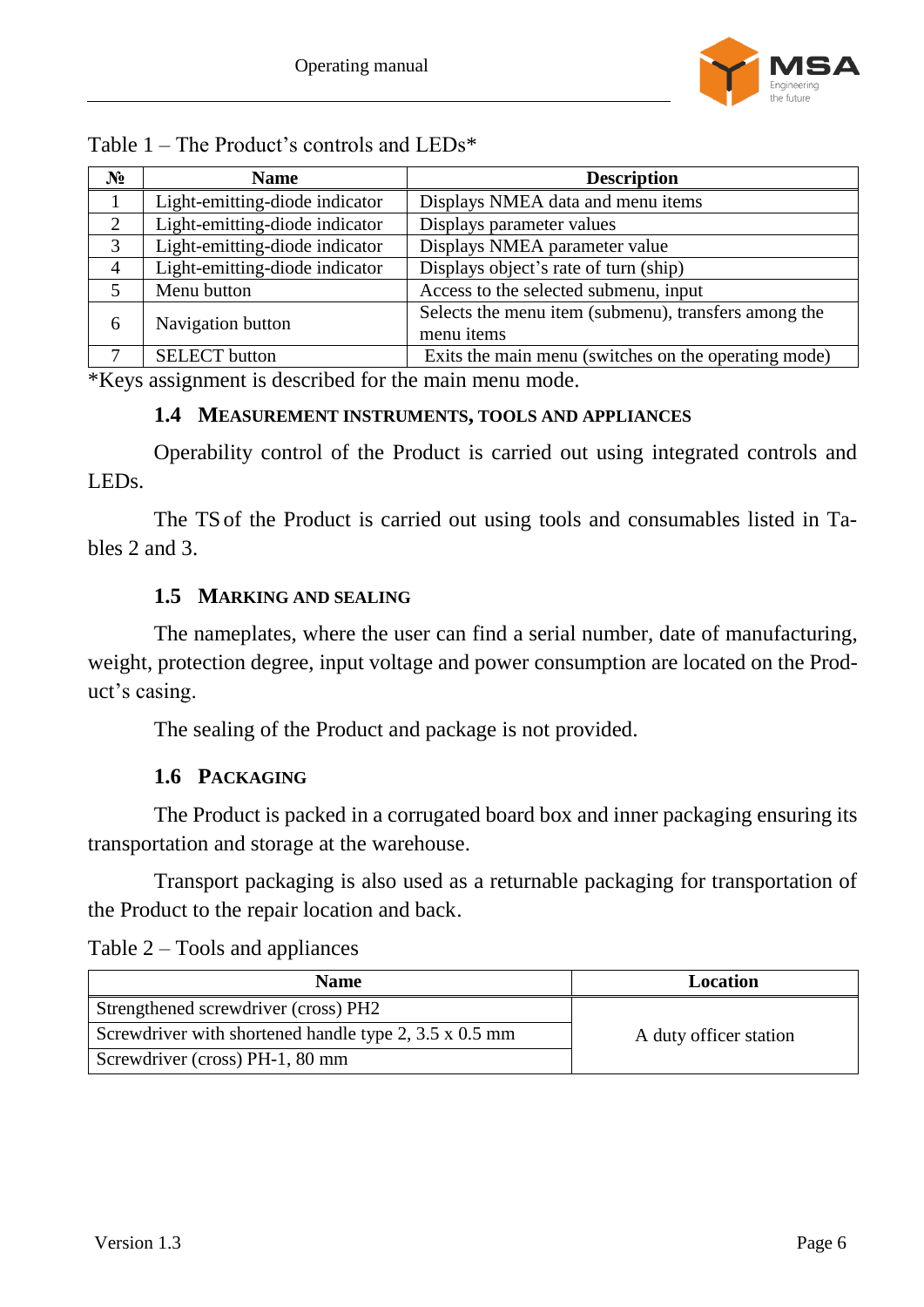

# <span id="page-6-0"></span>Table 3 – Amount of consumables required for TS

| Name and identifier of consumables           | <b>Amount of consumables</b> | <b>Note</b>                                                                                                                          |
|----------------------------------------------|------------------------------|--------------------------------------------------------------------------------------------------------------------------------------|
| Cleaning cloth                               | $0.10$ kg                    | To clean contamination from the<br>surfaces                                                                                          |
| Rectified hydrolytic technical ethyl alcohol | 0.01 l                       | 1 To clean severe contamination<br>from the surfaces<br>2 To clean surfaces of the Prod-<br>uct in case of paint coating dam-<br>age |
| Varnish                                      | $0.05$ kg                    | To cover surfaces of the Product<br>in case of paint coating damage                                                                  |
| Abrasive cloth                               | $0.06 \times 0.06$ m         | To polish surfaces of the Product<br>in case of paint coating damage                                                                 |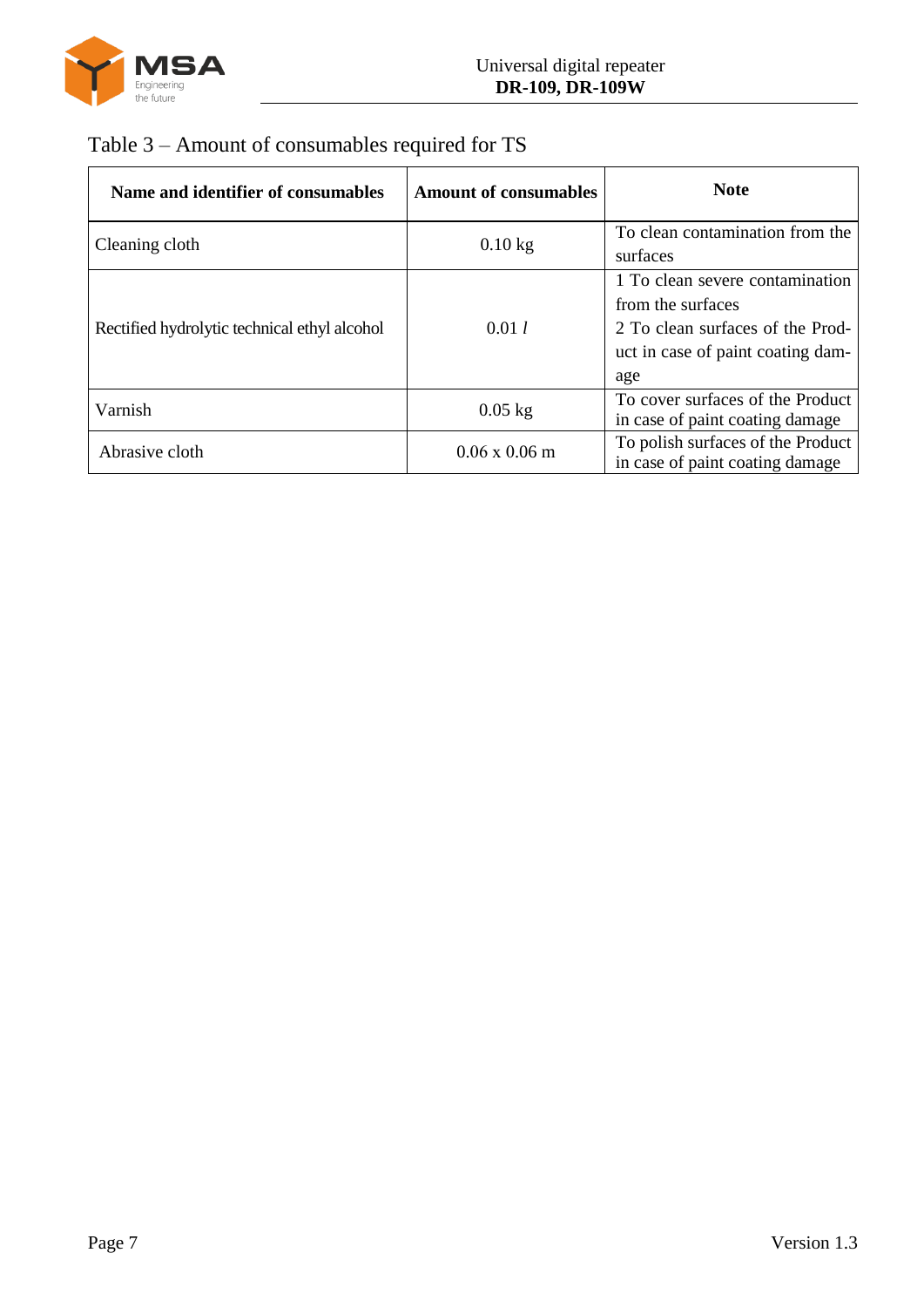

# <span id="page-7-0"></span>**2 USAGE OF THE PRODUCT**

## **2.1 OPERATIONAL CONSTRAINTS**

<span id="page-7-1"></span>Connect the Product only according to the connection diagram and table of connections applicable for the installation site. The Product shall have proper grounding, all cables shall be insulated; non-insulated/bare ends shall be absent.

### <span id="page-7-2"></span>**2.2 USAGE PREPARATIONS**

## 2.2.1 Safety features

While preparing the Product for usage observe it visually and check the absence of mechanical damage.

Before the operation the user shall:

a. train staff to use the Product and checkout equipment, as well as occupational safety applicable in the field;

b. check proper grounding;

c. only use fuses recommended by the Manufacturer;

d. switch the power off before disconnecting cables and replacing fuses;

e. follow "Rules for Operation of Customers' Electrical Installations" and "Safety Rules for Operation of Customers' Electrical Installations" while testing electrical circuits and insulation resistance of the Product.

2.2.2 Sequence of the Product's visual check

Before powering the Product on the user shall:

a. check visually the integrity of control elements on the front panel;

b. clean any contamination or dust from the front panel with clean cloth, if present;

c. check reliability of cable connections to the Product.

2.2.3 Switching the Product on

Once the user transfers the circuit breaker located on the switchboard to ON position, the Product switches on automatically.

Increase LED brightness using "▲" key, if necessary.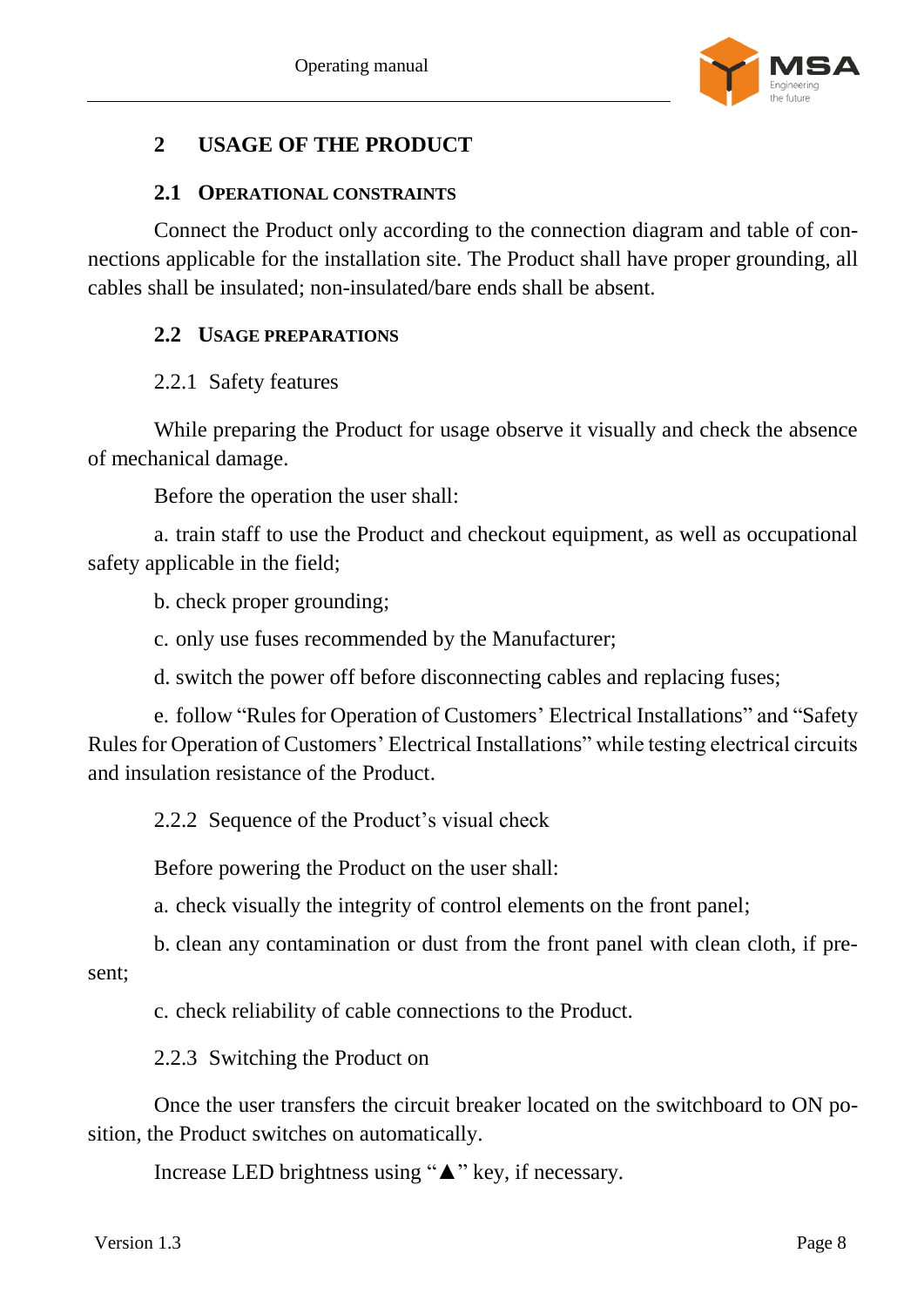

# <span id="page-8-0"></span>**2.3 USAGE OF THE PRODUCT**

The Product is delivered with factory settings; the settings may be changed if necessary.

2.3.1 Operating mode

In the operating mode data are represented on the built-in LED display. If the user selects more than one sentence type to be displayed, then input data are represented on the LED consequently: sentences are shown repeatedly with a specified time interval.

If no data are received, or there was a long pause in the reception of NMEA 0183, lower LED display shows "----". New data are shown on the LED display again as soon as received.

**CAUTION!** Once the Product is switched on, it displays the last saved user settings from the non-volatile memory (a profile).

Control buttons ensure the following functions in the operating mode, see Table [4.](#page-8-1)

| <b>Name</b>              | <b>Description</b>                                 |
|--------------------------|----------------------------------------------------|
| Select                   | Selects/transfers to the next sentence on the LED. |
| $\triangle$ (Brightness) | Increases the display brightness.                  |
| $\nabla$ (Brightness)    | Decreases the display brightness.                  |
| SET (Menu)               | Accesses the main menu.                            |

<span id="page-8-1"></span>Table 4 – The functions of the control buttons in the operating mode

# 2.3.2 Main menu mode

In the main menu the user can provide the Repeater's settings, or download one of the saved profiles. Letters "MN" on the upper LED display show that DR-109WP operates in the main menu mode, the lower LED shows the current menu item, see Table [5.](#page-9-0)

Description of the control buttons in this mode:

a.  $Hand$  – accesses the submenu of manual settings;

b. *Load* – accesses the submenu of saved profiles.

2.3.3 Submenu *Load* of saved profile

Letters "LD" start glowing on the upper LED display when the user enters the submenu of saved profiles. The lower LED display shows a number of the memory cell where the profile is stored.

The functions of control buttons are represented in Table [5:](#page-9-0)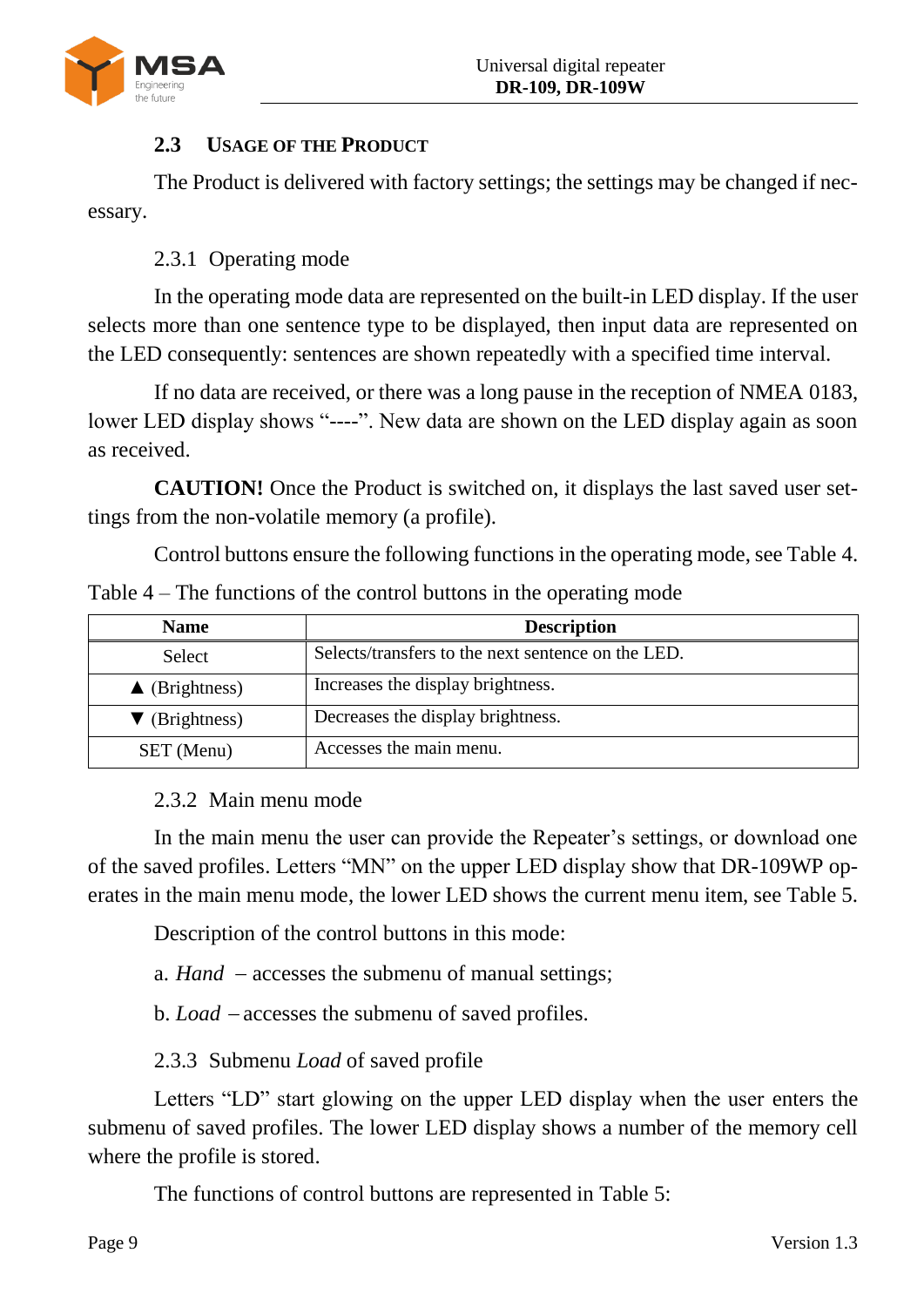

<span id="page-9-0"></span>Table 5 – The functions of control buttons in the described submenu.

| <b>Name</b>              | <b>Description</b>                                       |
|--------------------------|----------------------------------------------------------|
| Select                   | Exits to the main menu                                   |
| $\triangle$ (Brightness) | Selects a memory cell with the saved profile of settings |
| $\nabla$ (Brightness)    |                                                          |
| Set (Menu)               | Downloads the profile from the memory cell               |

**CAUTION!** After downloading the profile the Repeater immediately switches over to the operating mode!

## 2.3.4 Submenu *Hand* of saved profile

In this submenu the user can create a profile with settings and save it in the nonvolatile memory.

In the settings mode the upper LED shows the current setting parameter, and the lower one – selected value, see Table [6.](#page-9-1)

<span id="page-9-1"></span>

|  | Table $6$ – Description of the control buttons in the menu to create a profile |  |  |  |  |  |
|--|--------------------------------------------------------------------------------|--|--|--|--|--|
|--|--------------------------------------------------------------------------------|--|--|--|--|--|

| <b>Name</b>              | <b>Description</b>                                                  |
|--------------------------|---------------------------------------------------------------------|
| Select                   | Selects the parameter to be set (circular scroll of all parameters) |
| $\triangle$ (Brightness) | Selects the parameter value                                         |
| $\nabla$ (Brightness)    |                                                                     |
| Set (Menu)               | Saves the selected value                                            |

**CAUTION!** The system of data display changes when settings for NMEA sentences are provided – the number of the sentence and its characteristic are shown on the **lower** LED display; name of NMEA sentence is shown on the **upper** one.

**CAUTION!** Select a value for the necessary parameter and then press "SET" to save it. After the settings are completed, save them using "SV" menu item. Press "SET" after the change of value, otherwise the selected value won't be saved. Save the settings before exit the submenu, otherwise the unit will switch back to the previous settings.

# 2.3.5 NMEA sentence settings

Select menu items d-1, d-2 and d-3 to carry out the settings of NMEA sentences (for the  $1<sup>st</sup>$ ,  $2<sup>nd</sup>$  and  $3<sup>rd</sup>$  displayed sentence, respectively). Select the required sentence by using "▲" and "▼" buttons, then press "SET" to save the settings. Some NMEA sentences have several parameters, so the user shall select which parameter is to be shown on the LED display. In this case an additional digit appears on the lower LED on the right of the sentence number; this digit indicates a number of the selected NMEA sentence parameter.

Version 1.3 Page 10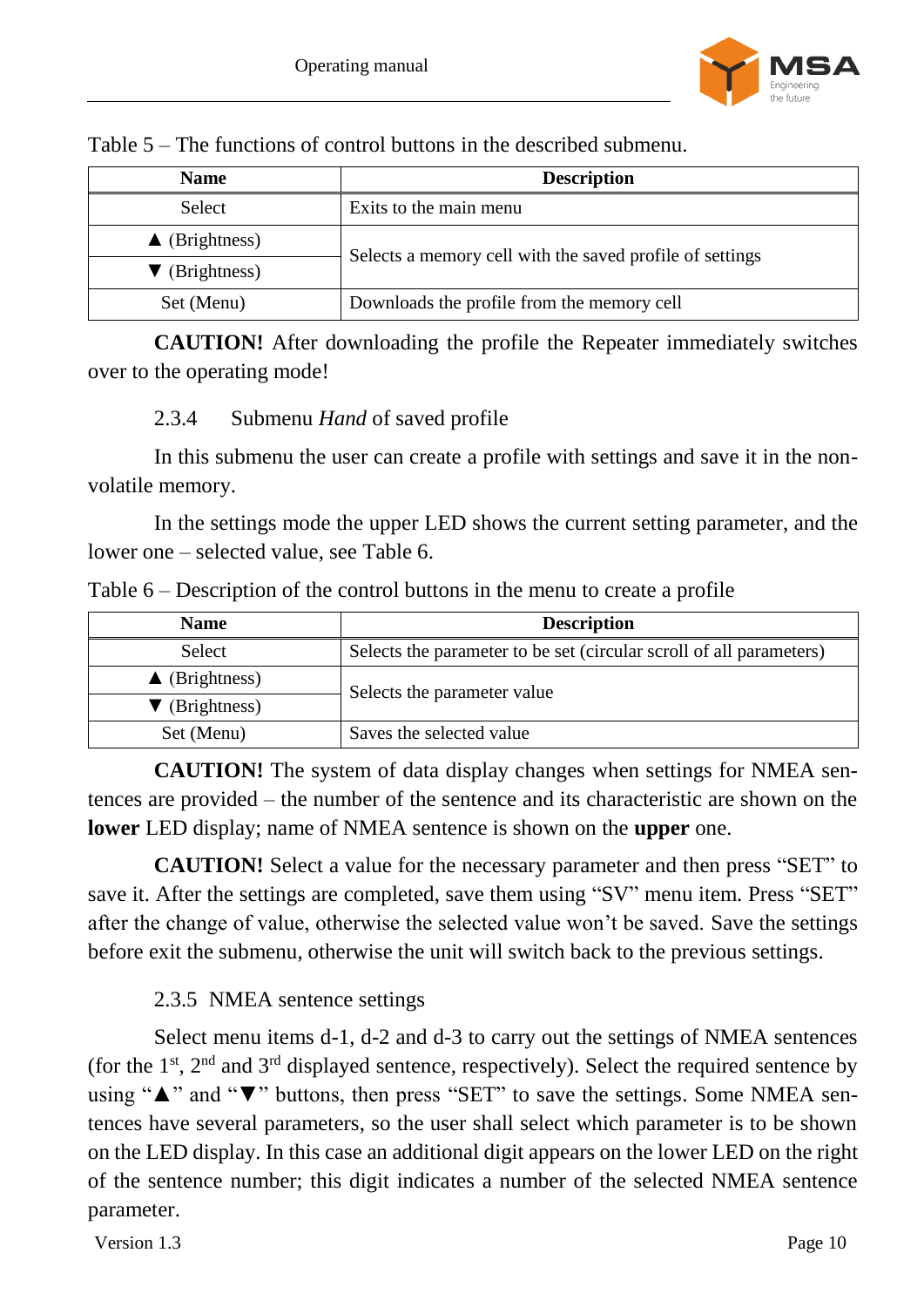

When the sentence parameter is selected press "SET" to save the value. To provide correct settings, see [Table](#page-10-0) 7 and Figures [3–](#page-11-0)[6.](#page-11-1)

<span id="page-10-0"></span>The list of NMEA sentences and their parameters is represented in Annex A. Table 7 – Parameters of the Repeater settings

| Code       | <b>Function</b>                                                                            |  |  |  |  |
|------------|--------------------------------------------------------------------------------------------|--|--|--|--|
|            | Product's<br>interface<br>Select<br><b>NMEA</b><br>0183<br>signal.<br>the<br>receive<br>to |  |  |  |  |
| <b>RS</b>  | Possible values:                                                                           |  |  |  |  |
|            | 232 – interface RS-232                                                                     |  |  |  |  |
|            | $422$ – interface RS-422                                                                   |  |  |  |  |
|            | Select data receive rate.                                                                  |  |  |  |  |
| <b>BR</b>  | Possible values (kbit/s):                                                                  |  |  |  |  |
|            | 4.8, 9.6, 19.2, 28.8, 38.4, 56.0, 57.6, 115.2                                              |  |  |  |  |
|            | Select number of data bits, stop bits and parity bits.                                     |  |  |  |  |
|            | Possible values:                                                                           |  |  |  |  |
| <b>SBC</b> | 8 1 0 - 8 data bits, 1 stop bit, no parity bit                                             |  |  |  |  |
|            | 8 2 0 - 8 data bits, 2 stop bits, no parity bit                                            |  |  |  |  |
|            | 8 1 1 - 8 data bits, 1 stop bit, parity bit                                                |  |  |  |  |
|            | 8 1 2 - 8 data bits, 1 stop bit, odd parity check                                          |  |  |  |  |
| $d-1$      | Select 1 <sup>st</sup> displayed NMEA sentence                                             |  |  |  |  |
| $d-2$      | Select 2 <sup>nd</sup> displayed NMEA sentence                                             |  |  |  |  |
| $d-3$      | Select 3 <sup>rd</sup> displayed NMEA sentence                                             |  |  |  |  |
|            | Dial indicator of ship's rate of turn                                                      |  |  |  |  |
| <b>BAR</b> | (degrees per minute per one scale division).                                               |  |  |  |  |
|            | Possible values: 1.5 and 4.5.                                                              |  |  |  |  |
|            | Duration of each NMEA sentence display on the LED.                                         |  |  |  |  |
| <b>CDD</b> | Possible values: $0-20$ sec. Zero $(0)$ shows that transfer will not occur (in this case   |  |  |  |  |
|            | switching among the sentences is carried out manually by pressing "SELECT" in              |  |  |  |  |
|            | the operating mode).                                                                       |  |  |  |  |
|            | Frequency of screen update.                                                                |  |  |  |  |
|            | Possible values: 0, 4, 6, 8, 10 Hz.                                                        |  |  |  |  |
| <b>FRQ</b> | In order to reduce the load on the microcontroller it is recommended to decrease           |  |  |  |  |
|            | the frequency of screen update under the large number of input sentences.                  |  |  |  |  |
|            | Number of memory cell, whereto the settings profile is saved.                              |  |  |  |  |
| SV         | Possible values: 0-10. Select of zero value means that the settings are saved but          |  |  |  |  |
|            | not recorded to the memory cell.                                                           |  |  |  |  |
| <b>OUT</b> | If this item is selected, the repeater switches back to the operating mode.                |  |  |  |  |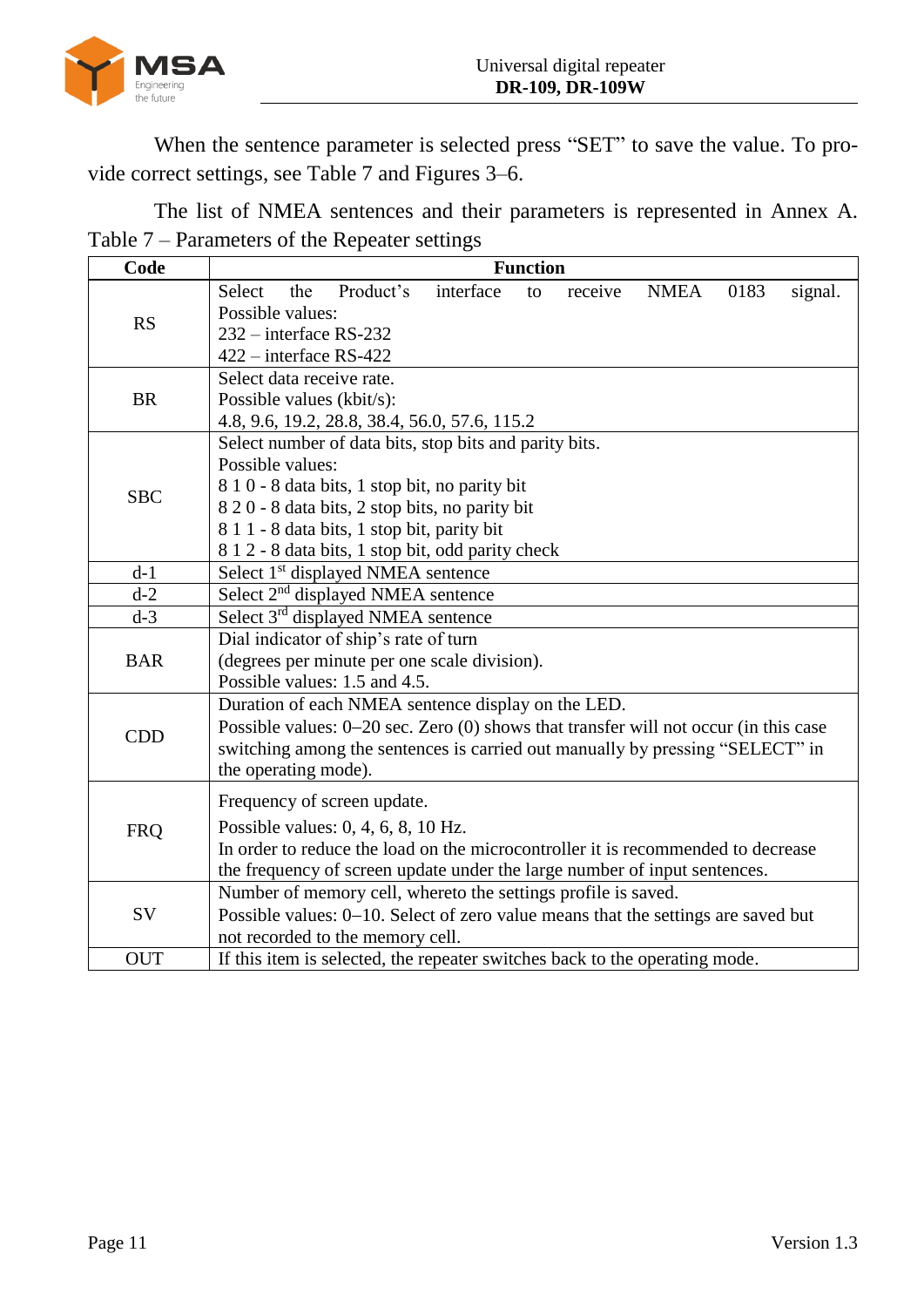



Figure 3 – Settings of NMEA sentence type

<span id="page-11-0"></span>For instance, a user needs to set NMEA DPT sentence type, "Depth And Offset from Transducer".

The sentence includes "Depth" parameter, which is displayed in meters.

On the screen layout 1 during data transmission the depth will be displayed in meters, see Figure [4.](#page-11-2)

On the screen layout 2 set the display of sentence DBT "Depth below transducer" in meters, see Figure [5.](#page-11-3)

Figure [6](#page-11-1) shows screen layout 3, where "------" means that VHW sentence "Water Speed And Heading" is not being received.



<span id="page-11-2"></span>

| Figure $4 -$ Screen | Figure $5 -$ Screen | Figure $6 -$ Screen |
|---------------------|---------------------|---------------------|
| lay-out 1           | lay-out 2           | lay-out 3           |

<span id="page-11-3"></span><span id="page-11-1"></span>Therefore, the user can simultaneously provide setting to:

a. display three different parameters of one NMEA sentence;

b. display not more than three NMEA sentences with one parameter for each;

c. display no NMEA sentences.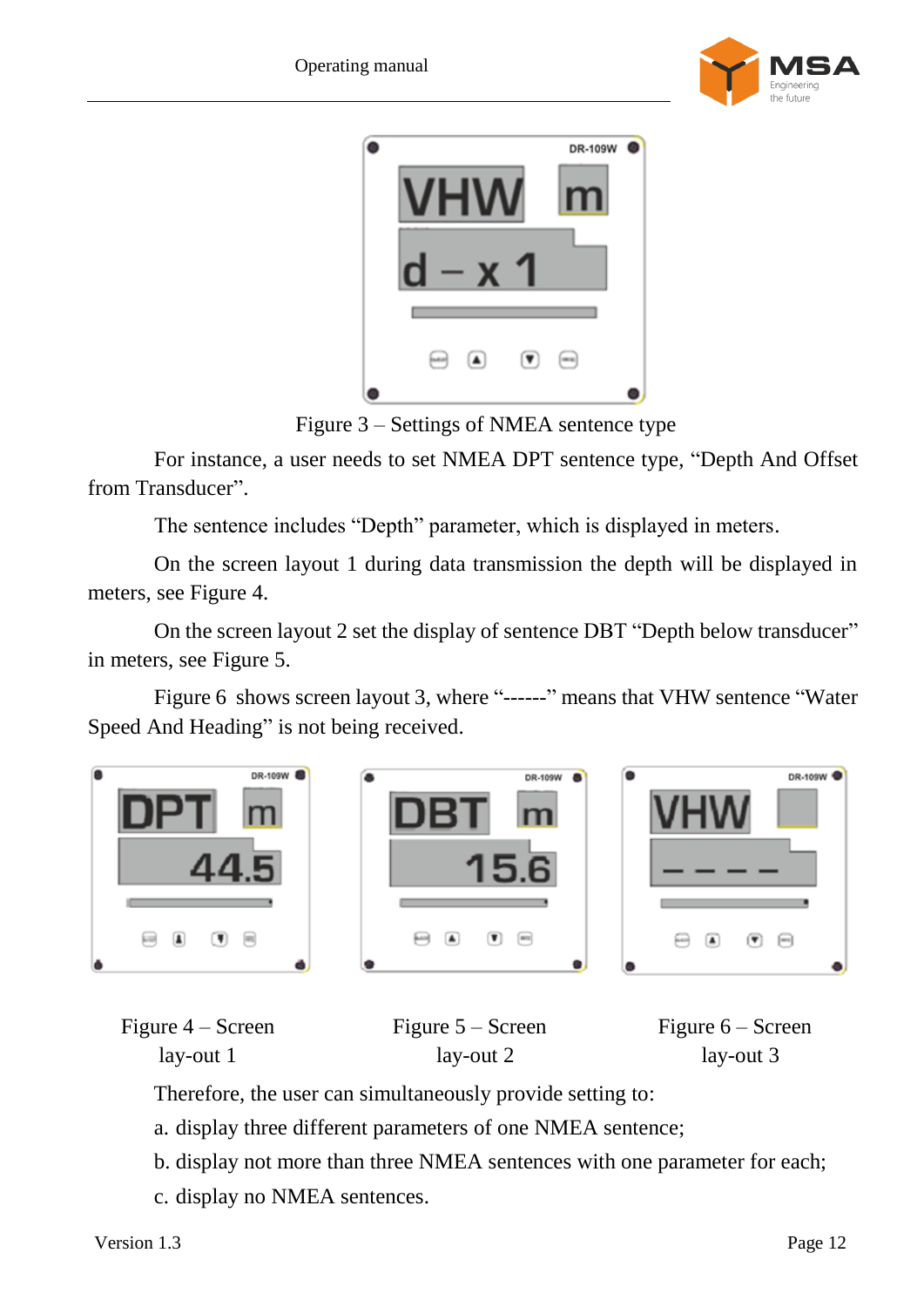

# <span id="page-12-0"></span>**3 TECHNICAL SERVICE OF THE PRODUCT**

#### **3.1 GENERAL DESCRIPTION**

<span id="page-12-1"></span>The TS shall be provided by the staff acquainted with the Product's composition, structure and operation features.

In order to provide safe and reliable operation for the System units, the staff shall maintain a schedule of the technical service:

a. technical service  $N_2$ 1 (TS-1) – monthly TS;

b. technical service  $N_2$  (TS-2) – annual TS.

TS-1 is organized and controlled by a person in charge and carried out by the staff on the running equipment.

TS-2 is organized and controlled by a person in charge and carried out by the staff.

<span id="page-12-2"></span>The recommended amount of consumables to provide TS is represented in Table [3.](#page-6-0)

#### **3.2 SAFETY FEATURES**

While carrying out the TS follow the instructions given in [2.1](#page-7-1) of this OM.

## **3.3 MAINTENANCE ROUTINE**

<span id="page-12-3"></span>The list of works for all types of the Technical service is given in Table [8.](#page-12-4) Maintenance routine procedure is given in the CL, represented in Tables [9](#page-13-0)[–11.](#page-14-1)

| CL N <sub>2</sub>               | Work                                                      |      | <b>TS</b> type |  |  |
|---------------------------------|-----------------------------------------------------------|------|----------------|--|--|
|                                 |                                                           |      | $TS-2$         |  |  |
|                                 | Visual check of the Product                               | $^+$ |                |  |  |
| 2                               | Test for the unit operability                             |      |                |  |  |
| 3                               | Check of completeness, SPTA kit and operational documents |      |                |  |  |
| <b>Notes</b>                    |                                                           |      |                |  |  |
| $1$ "+" – work is obligatory.   |                                                           |      |                |  |  |
| $2$ "-" – work is not required. |                                                           |      |                |  |  |

<span id="page-12-4"></span>Table 8 – The list of TS works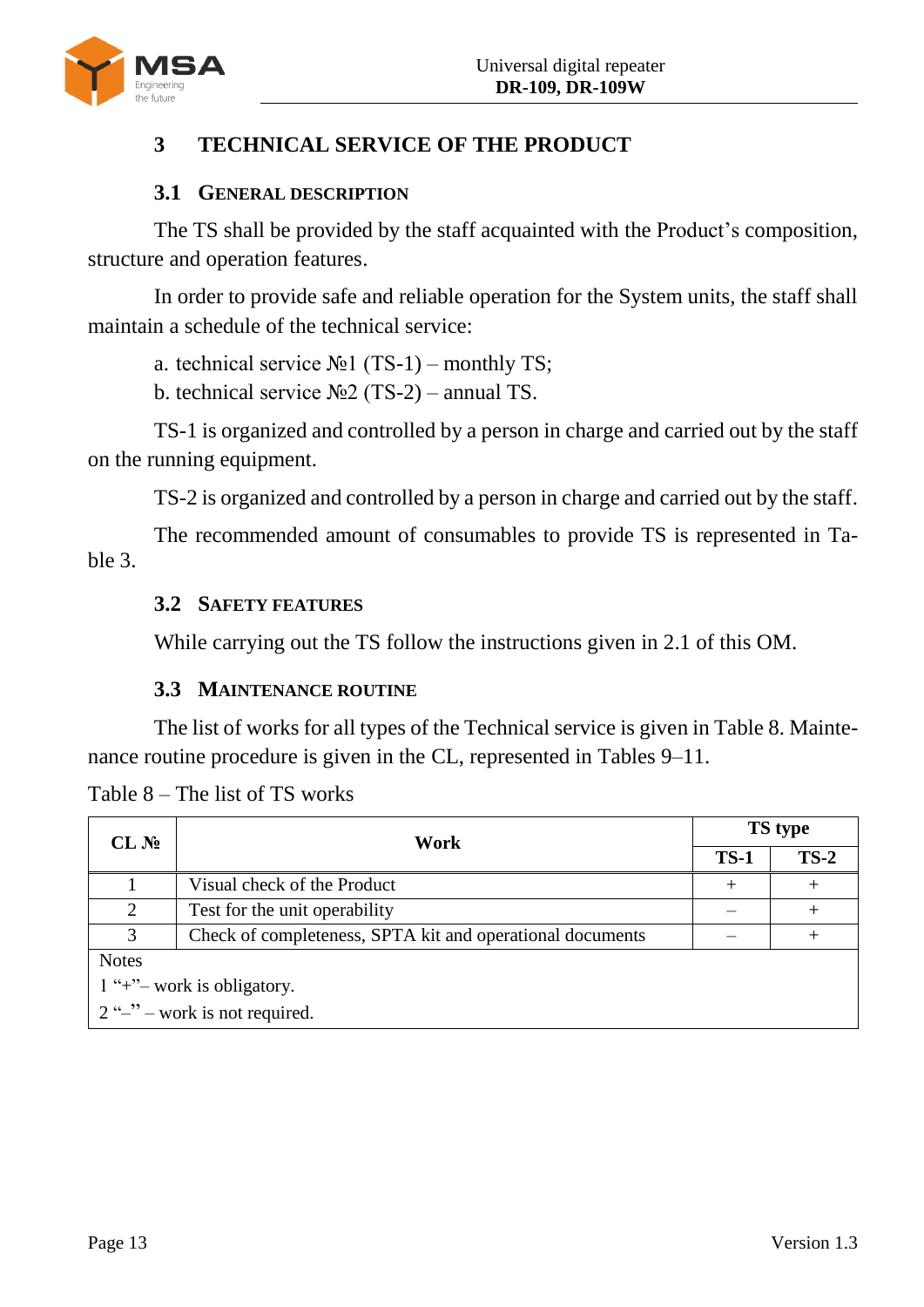

| To be done            | <b>Routine</b>                                            | Man-hours per 1<br><b>Product</b> |
|-----------------------|-----------------------------------------------------------|-----------------------------------|
| Visually examine the  | 1 Check completeness and appearance of the Product;       | 1 person                          |
| Product               | mechanical damage, paint defects must be absent; leg-     | 5 minutes                         |
|                       | ends are to be read easily;                               |                                   |
|                       | 2 Clean all surfaces by clean cloth;                      |                                   |
|                       | 3 Remove severe contamination, parts of corrosion, oil    |                                   |
|                       | spots:                                                    |                                   |
|                       | - from metal surfaces: by suds, avoiding its penetration  |                                   |
|                       | inside the device; all surfaces clean dry by clean cloth  |                                   |
|                       | and dry up;                                               |                                   |
|                       | - from LED: by alcohol soaked cloth;                      |                                   |
|                       | Do not use hard cloth, paper, glass cleaning liquids or   |                                   |
|                       | chemicals; Do not press hard on the surface while         |                                   |
|                       | cleaning; Do not spray liquid directly to the surface of  |                                   |
|                       | the Product;                                              |                                   |
|                       | 4 In case of varnish damage clean it with abrasive cloth, |                                   |
|                       | then alcohol soaked cloth, cover with varnish and let     |                                   |
|                       | dry                                                       |                                   |
| Check reliability of  | Make sure that connectors and attaching screws are fas-   | 1 person                          |
| cable and bus connec- | tened tight, provide further fastening if needed          | 5 minutes                         |
| tion to the unit      |                                                           |                                   |

## <span id="page-13-0"></span>Table 9 – Check list № 1. Visual check of the Product

# Table 10 – Check list  $N<sub>2</sub>$  2. Check of the Product operability

| To be done          | <b>Routine</b>                                                         | <b>Man-hours per</b><br>1 Product |
|---------------------|------------------------------------------------------------------------|-----------------------------------|
| Check the Product's | 1 supply power to the Product;                                         | 1 person                          |
| operability         | 2 check that LEDs are glowing on the front panel:                      | 5 minutes                         |
|                     | press and hold " $\triangle$ " and " $\nabla$ " buttons simultaneously |                                   |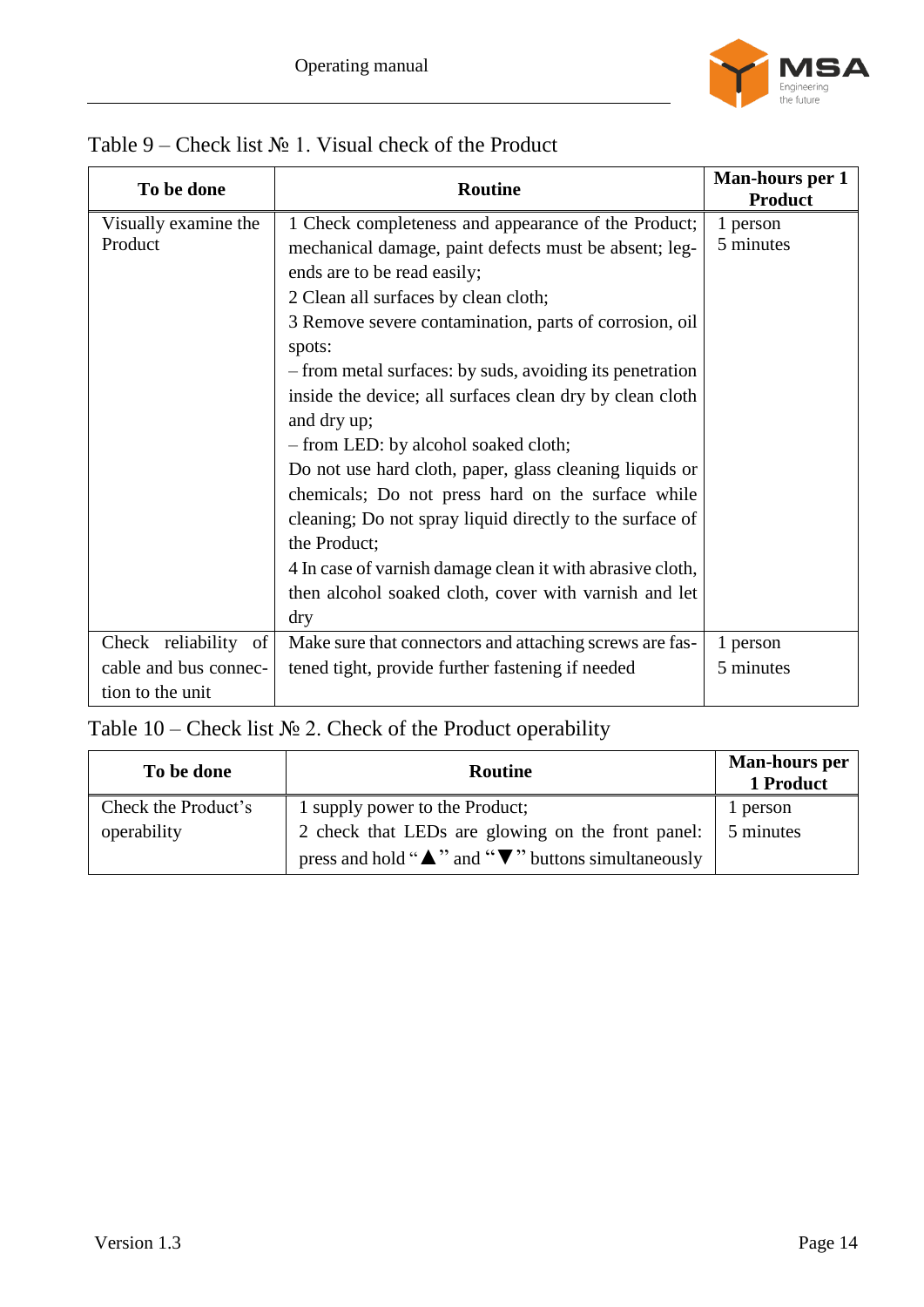

<span id="page-14-1"></span>Table 11 – Check list  $\mathcal{N}_2$  3. Completeness and condition of SPTA kit and operational documents

| To be done                    | Routine                                                                                     | Man-hours per 1<br><b>Product</b> |
|-------------------------------|---------------------------------------------------------------------------------------------|-----------------------------------|
|                               | Check the completeness and $\vert$ 1 check presence of SPTA kit and opera- $\vert$ 1 person |                                   |
| condition of SPTA kit and op- | tional documents are compliant with those 10 minutes                                        |                                   |
| erational documents           | listed in section "Completeness";                                                           |                                   |
|                               | 2 check every item in SPTA kit and storage                                                  |                                   |
|                               | time; if the kit has been used, recomplete it                                               |                                   |

## **3.4 PRESERVATION**

<span id="page-14-0"></span>The Product and set of operational documents are stored in preserved condition in Manufacturer's packaging boxes.

The time of represervation  $-2$  years from the Manufacturer's commissioning.

The Repeater's preservation is done in full terms, for 2 years, according to the relevant regulatory documents.

The represervation is done in heated rooms in the same order as the preservation.

The represerved Product, SPTA kit and documents are placed in package. The time of storage  $-2$  years.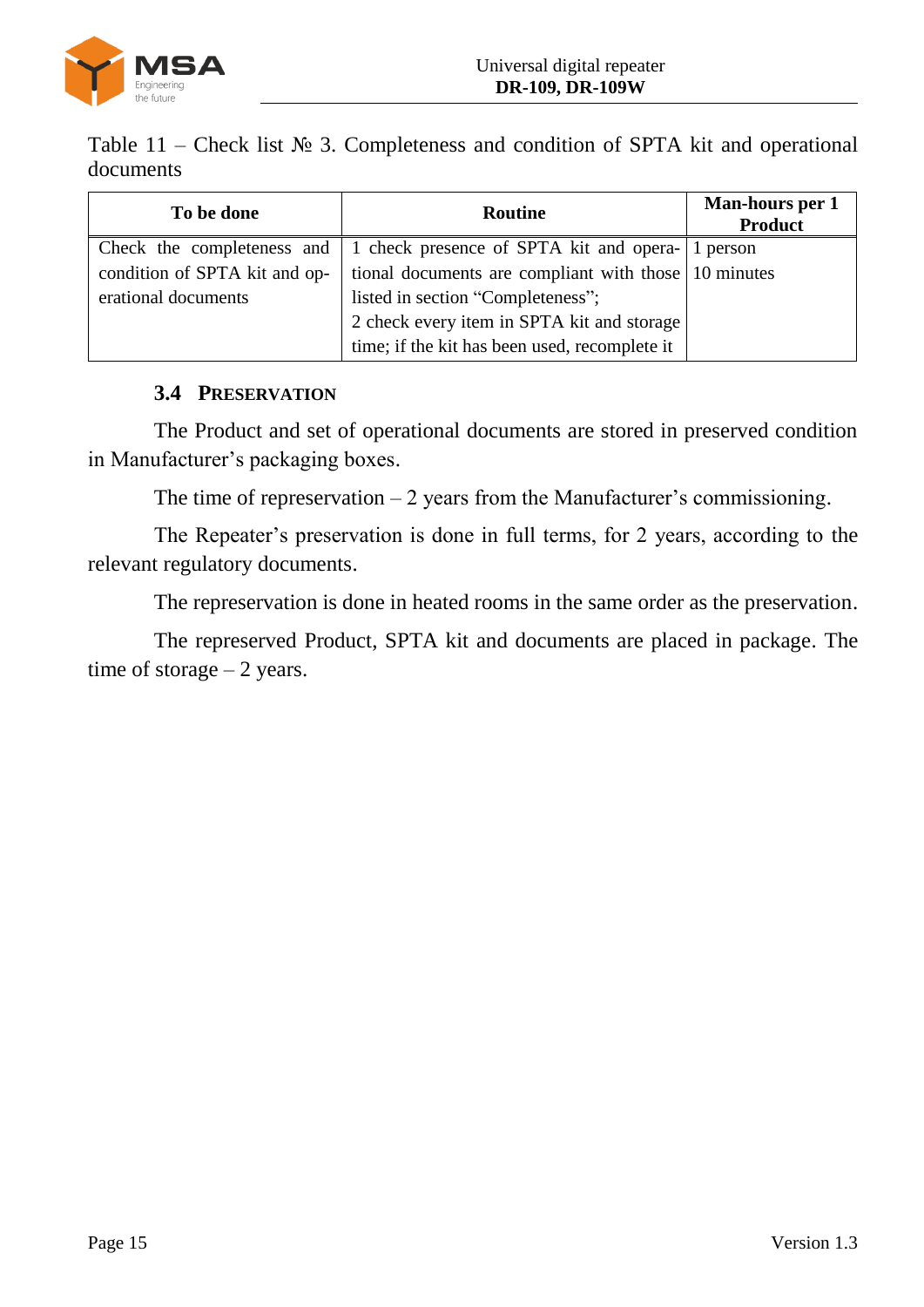

# <span id="page-15-0"></span>**4 CURRENT REPAIR OF THE PRODUCT**

#### <span id="page-15-1"></span>**4.1 GENERAL DESCRIPTION**

The Repeater's operability is controlled by the LEDs on the front panel.

To provide diagnostics of the problems and defects, use information in Table [12.](#page-15-3)

Please contact the Manufacturer's service centre in case of other defects, which are not represented in the above mentioned table.

<span id="page-15-2"></span>Within the terms of warranty coverage the opening of package is done with the witness of the manufacturing company representative, who makes the Act of opening.

## **4.2 CURRENT REPAIR**

The personnel can only eliminate defects which are listed in Table [12.](#page-15-3)

All other defects shall be carried out only by the Manufacturer's specialists or the Manufacturer's representatives.

The Repeater's malfunction may be caused by mechanical or electrical damage as well as by invalid settings. Some possible reasons of defects and possible solutions are represented in Table [12.](#page-15-3)

| Problem/defect             | <b>Possible reasons</b>                            | To do                                                   |
|----------------------------|----------------------------------------------------|---------------------------------------------------------|
| The Product doesn't switch | Fuse's malfunction (burnt)                         | Replace the fuse                                        |
| on.                        | Ship power supply is absent                        | Provide the ship power supply                           |
| " $---$ " on LED           | Input data is not valid or not be-<br>ing received | Provide correct input data, re-<br>store the connection |

<span id="page-15-3"></span>Table 12 – Possible problems/defects and troubleshooting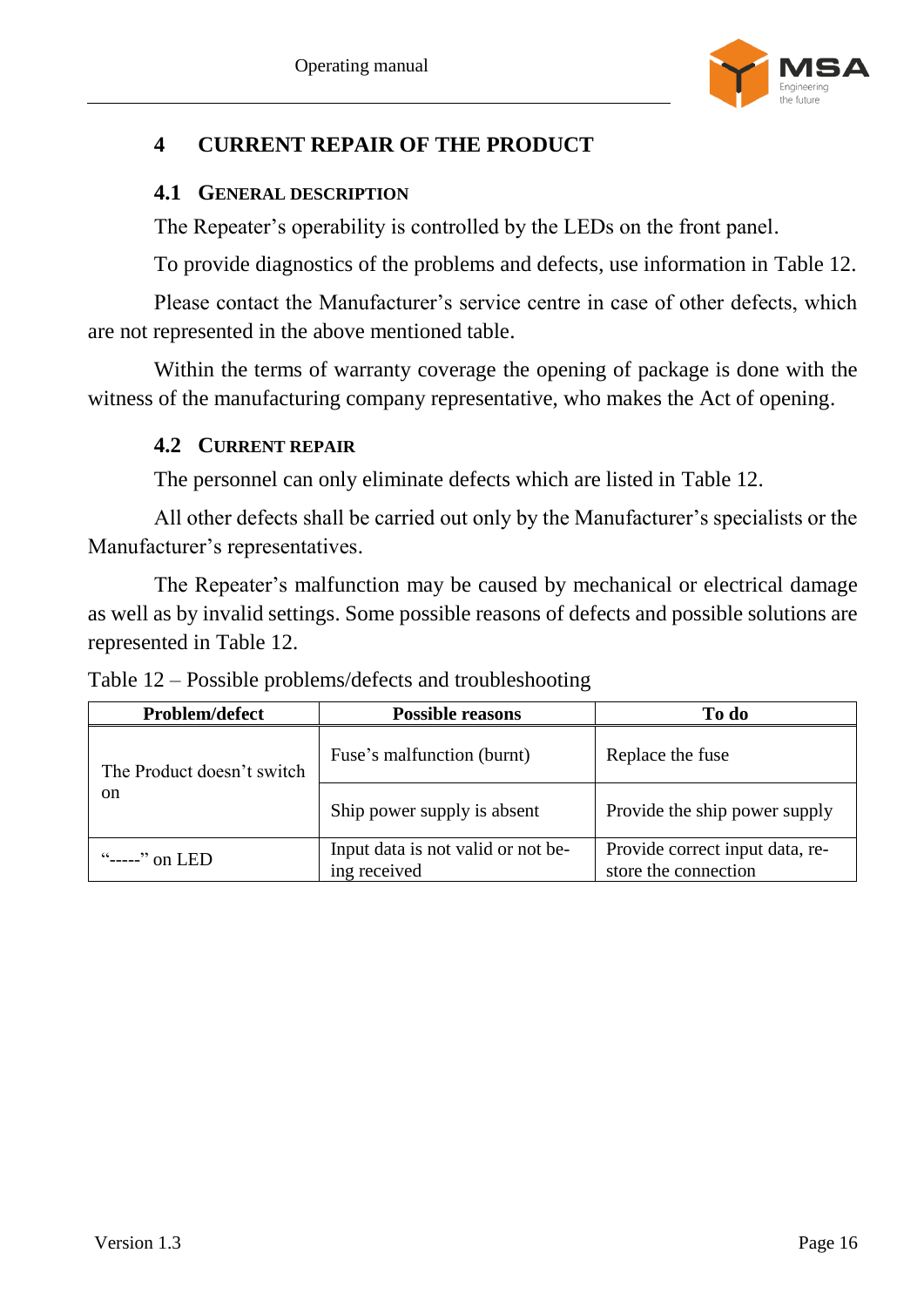

# **5 STORAGE**

<span id="page-16-0"></span>The Product must be stored in packaging inside areas complying with the required storage conditions (+5  $\degree$ C to +40  $\degree$ C) with the concentration of dust, oil, moisture and aggressive impurities in the air within the required limits for the working areas of production facilities.

After storage or transportation of the Product below  $+10\degree C$ , it must be unpacked only in heated premises and left in normal climate conditions for 12 hours beforehand.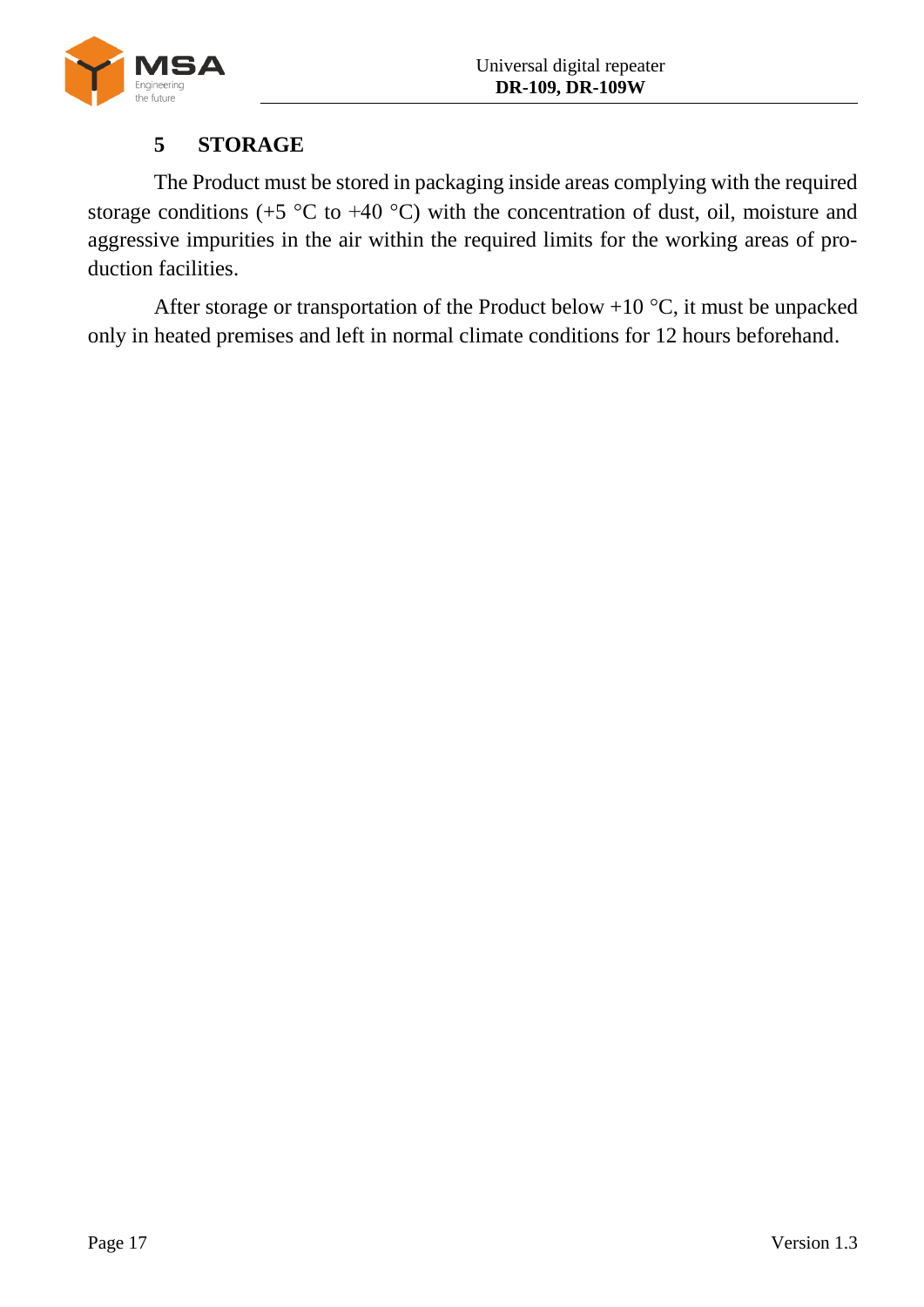

# **6 TRANSPORTATION**

<span id="page-17-0"></span>The Product must be transported in the Manufacturer's transportation package in closed means of transport.

Types of shipment:

a. motor vehicle and railroad transportation in closed means of transport (covered cars, multipurpose containers);

b. air transportation (in sealed and heated compartments);

c. sea transportation (in dry service premises).

The Product must be transported in compliance with transportation rules applicable for each means of transport.

During loading/unloading operations and transportation, the requirements indicated on warning labels on the boxes/packaging must be observed, and no impacts are permitted since they can affect the safety and performance of the Product.

Inside the means of transport, the packed device must be firmly secured/fastened.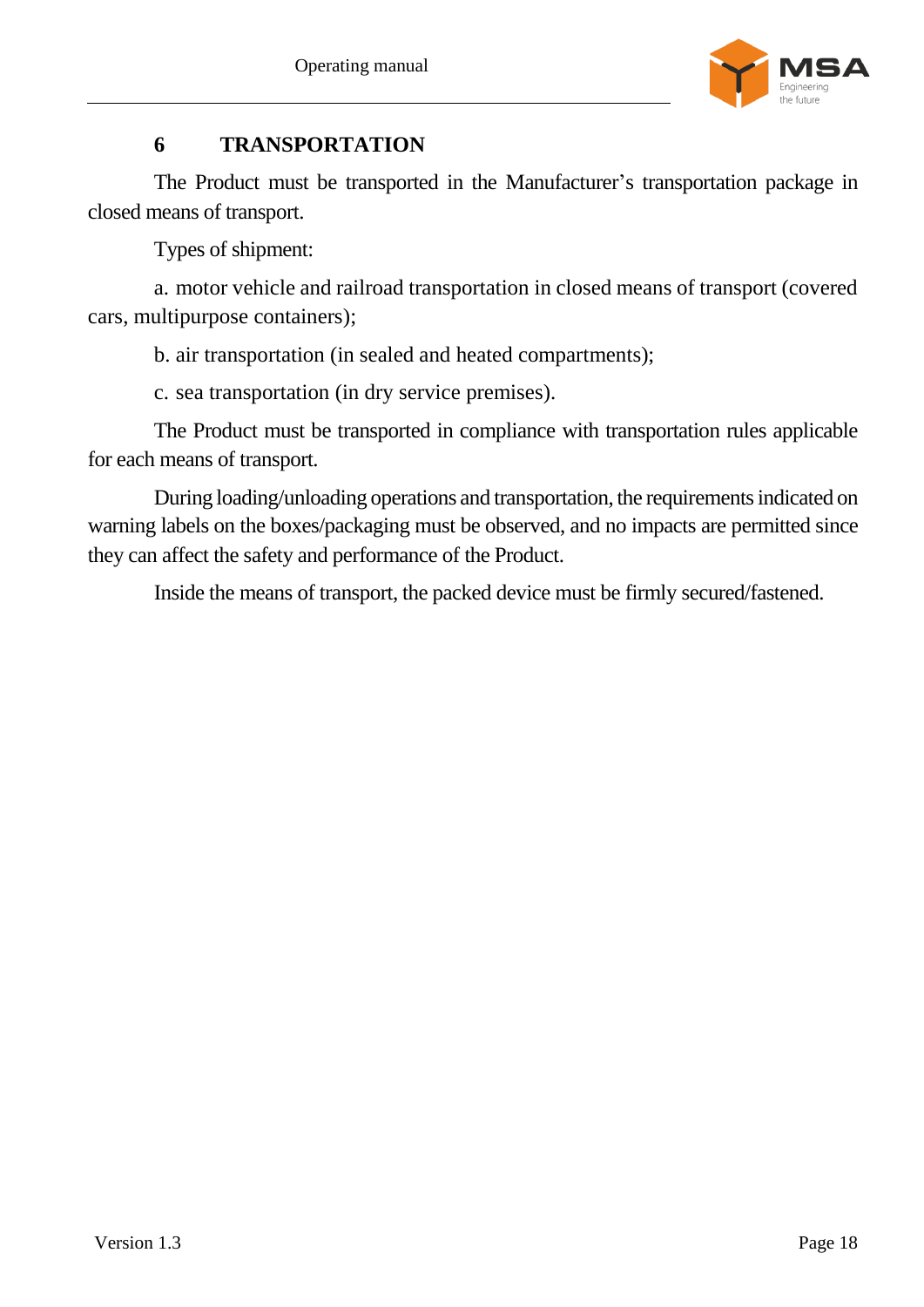

# **7 DISPOSAL**

<span id="page-18-0"></span>New equipment, the parts of the Product damaged during operation, and any overage equipment must not be disposed as standard household wastes, since they contain the materials suitable for re-use.

Decommissioned and non-used components of the Product must be delivered to a special waste disposal center licensed by local authorities. You can also send an overage equipment/unit to the manufacturer for its further disposal.

Proper disposal of the Product components allows avoiding possible negative environmental and health impacts, and it also allows for proper restoration of components with substantial energy and resources saving.

**During operation and upon completion of its service life, the equipment is not hazardous for health and environment**

**This unit must be disposed according to the rules for electronic devices in the country of the buyer**



**Any products marked with a crossed trash bin must be disposed separately from standard house-hold wastes**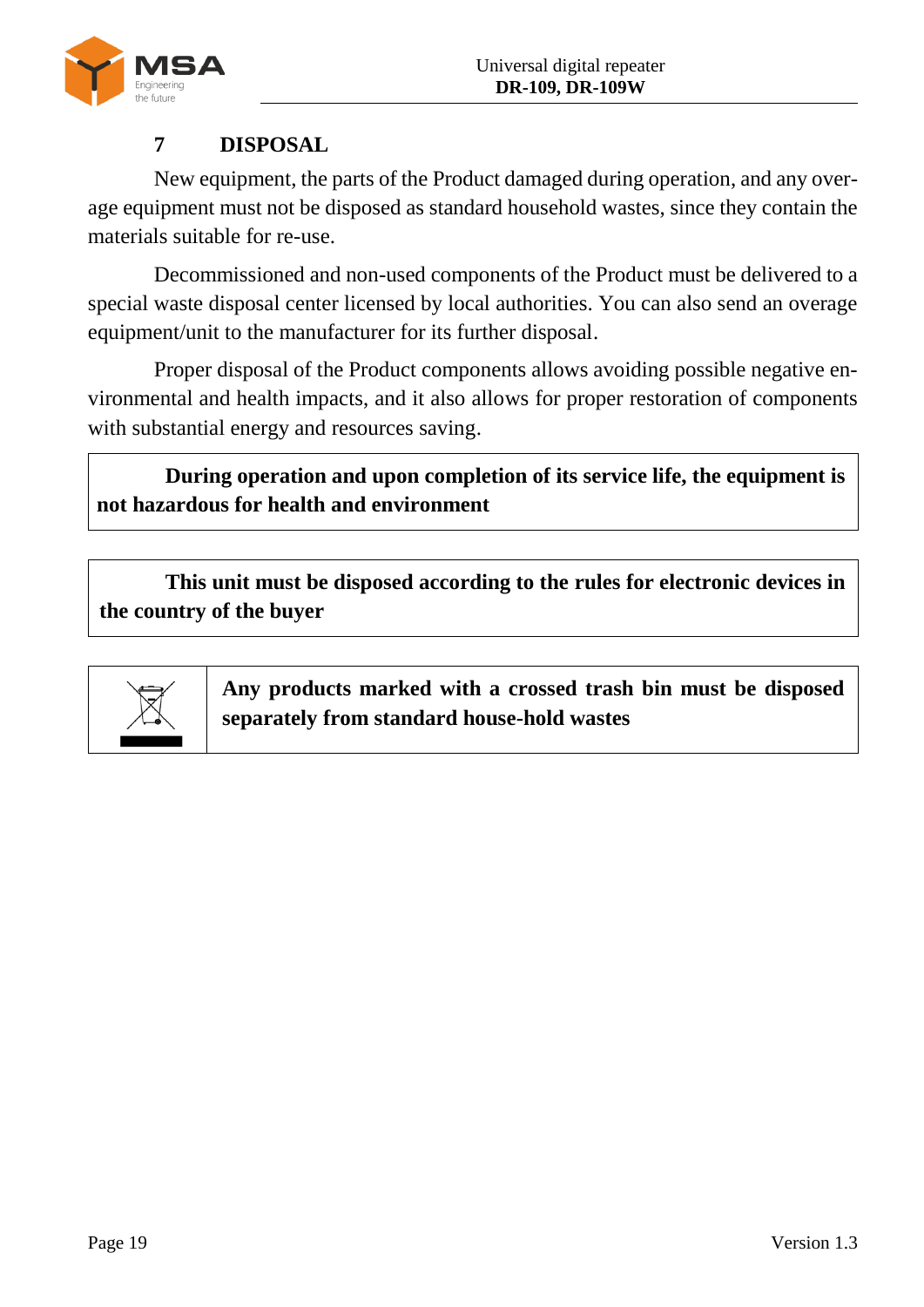

# **8 WARRANTY**

<span id="page-19-0"></span>The Manufacturer shall have warranty obligation in case of the Product's proper use, according to OM. In case of misuse of equipment the Manufacturer shall not accept damage claims.

For more warranty details visit our website [www.unicont.com,](http://www.unicont.com/) section Support.

Address and contacts of Manufacturer's service centre: NPK MSA LLC 26E, Kibalchicha Str., St Petersburg, Russia, 192174 Tel.:  $+ 7 (812) 602 - 02 - 64, 8 - 800 - 100 - 67 - 19$ ; fax:  $+ 7 (812) 362 - 76 - 36$ e-mail: [service@unicont.com](mailto:service@unicont.com)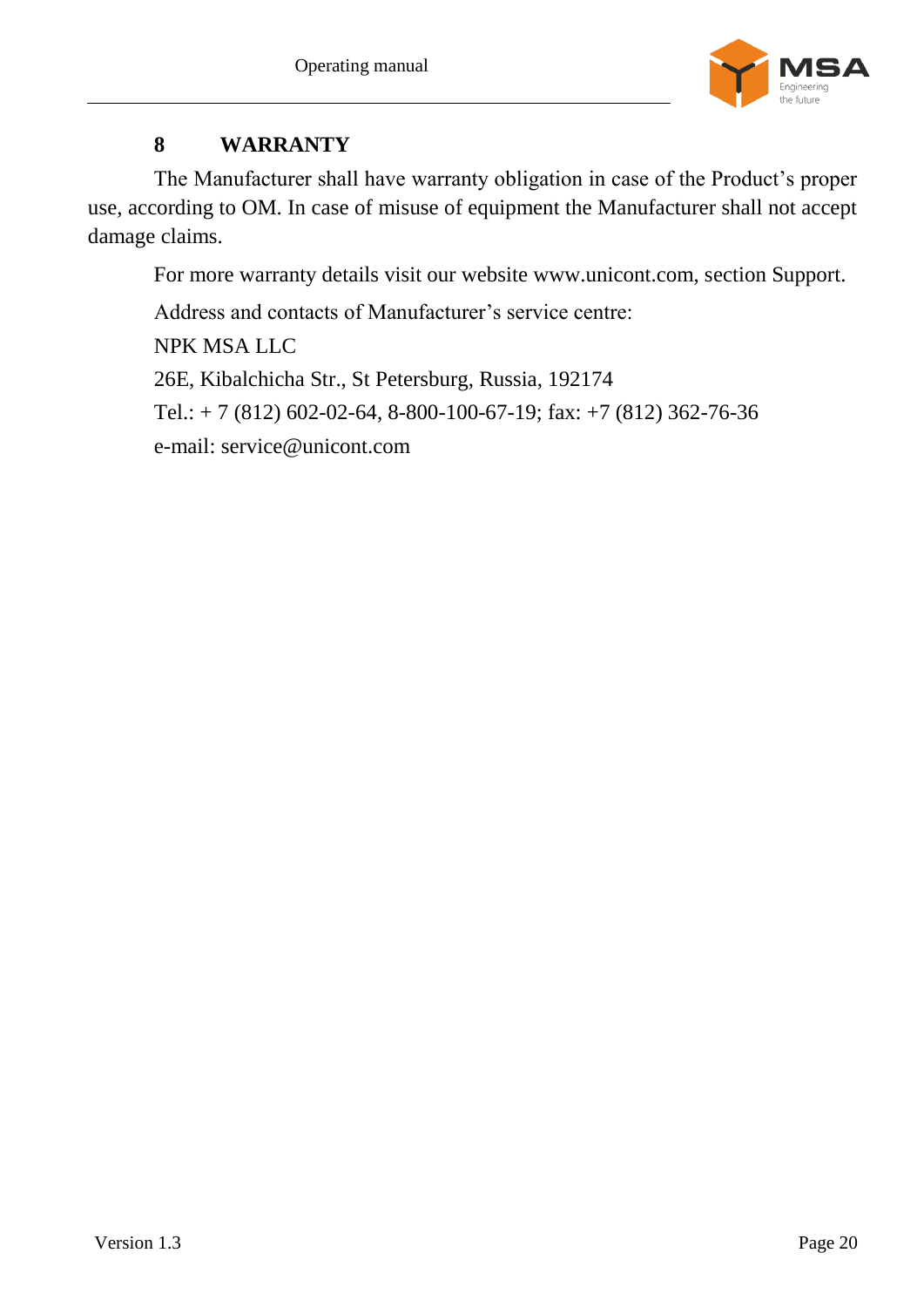

# **ANNEX A NMEA PARAMETERS**

## <span id="page-20-0"></span>Table А.1 – NMEA Parameters

| Code   | <b>Description</b>                                                                                                                     |
|--------|----------------------------------------------------------------------------------------------------------------------------------------|
|        | DBK (Depth Below Keel)                                                                                                                 |
|        | $\{-DBK, x.x(1), f, x.x(2), M, x.x(3), F^*hh\}$                                                                                        |
| $d-x1$ | Depth, feet $(1)^{\overline{1}}$                                                                                                       |
| $d-x2$ | Depth, meters (2)                                                                                                                      |
| $d-x3$ | Depth, fathoms (3)                                                                                                                     |
|        | <b>DBT</b> (Depth Below Transducer)                                                                                                    |
|        | $\{-DBT, x.x(1), f, x.x(2), M, x.x(3), F^*hh\}$                                                                                        |
| $d-x1$ | Depth, feet $(1)$                                                                                                                      |
| $d-x2$ | Depth, meters (2)                                                                                                                      |
| $d-x3$ | Depth, fathoms (3)                                                                                                                     |
|        | DPT (Depth And Offset from Transducer)                                                                                                 |
|        | $\mathcal{S}$ --DPT,x.x(1)                                                                                                             |
|        | Displayed value is a sum of values $(1)$ and $(2)$ in meters                                                                           |
| $d-x1$ | If value $(2)$ is positive, therefore it is the distance from the transducer to waterline                                              |
|        | If value (2) is negative, therefore it is the distance from the transducer to keel                                                     |
|        | HDG (Heading, Deviation And Variation)                                                                                                 |
|        | $\[-\text{HDG}, x.x(1), x.x(2), a(3), x.x(4), a(5) \]$ hh                                                                              |
|        | Displayed value is a sum of values $(1)$ , $(2)$ and $(4)$ in degrees                                                                  |
|        | If value (3) is letter "E", value (2) is set with the positive sign                                                                    |
|        | If value $(3)$ is letter "W", value $(2)$ is set with negative sign                                                                    |
|        | If value (4) is letter "E", value (5) is set with the positive sign<br>If value (4) is letter "W", value (5) is set with negative sign |
|        | For instance:                                                                                                                          |
| $d-x1$ |                                                                                                                                        |
|        | 1 Input sentence:<br>\$TEHDG, 10.1, 2.8, E, 1.3, E*60                                                                                  |
|        | Displayed value: $14.2 (10.1 + 2.8 + 1.3)$                                                                                             |
|        | 2 Input sentence:                                                                                                                      |
|        | \$TEHDG, 257.2, 3.1, W, 0.2, E*48                                                                                                      |
|        | Displayed value: 254.3 (257.3-3.1+0.2)                                                                                                 |
|        | HDM (Heading, Magnetic)                                                                                                                |
|        | $\{-HDM, x.x(1), M^*hh\}$                                                                                                              |
|        |                                                                                                                                        |
| $d-x1$ | Heading Degrees, magnetic (1)                                                                                                          |
|        | HDT (Heading, True)                                                                                                                    |
|        | $\text{\$--HDT,x.x(1),}$ T*hh                                                                                                          |
| $d-x1$ | Heading Degrees, true (1)                                                                                                              |
|        | MTW (Water Temperature, Celsius)                                                                                                       |
|        | $\text{\$--MTW,x.x(1),}C^*hh$                                                                                                          |
| $d-x1$ | Degrees $(1)$                                                                                                                          |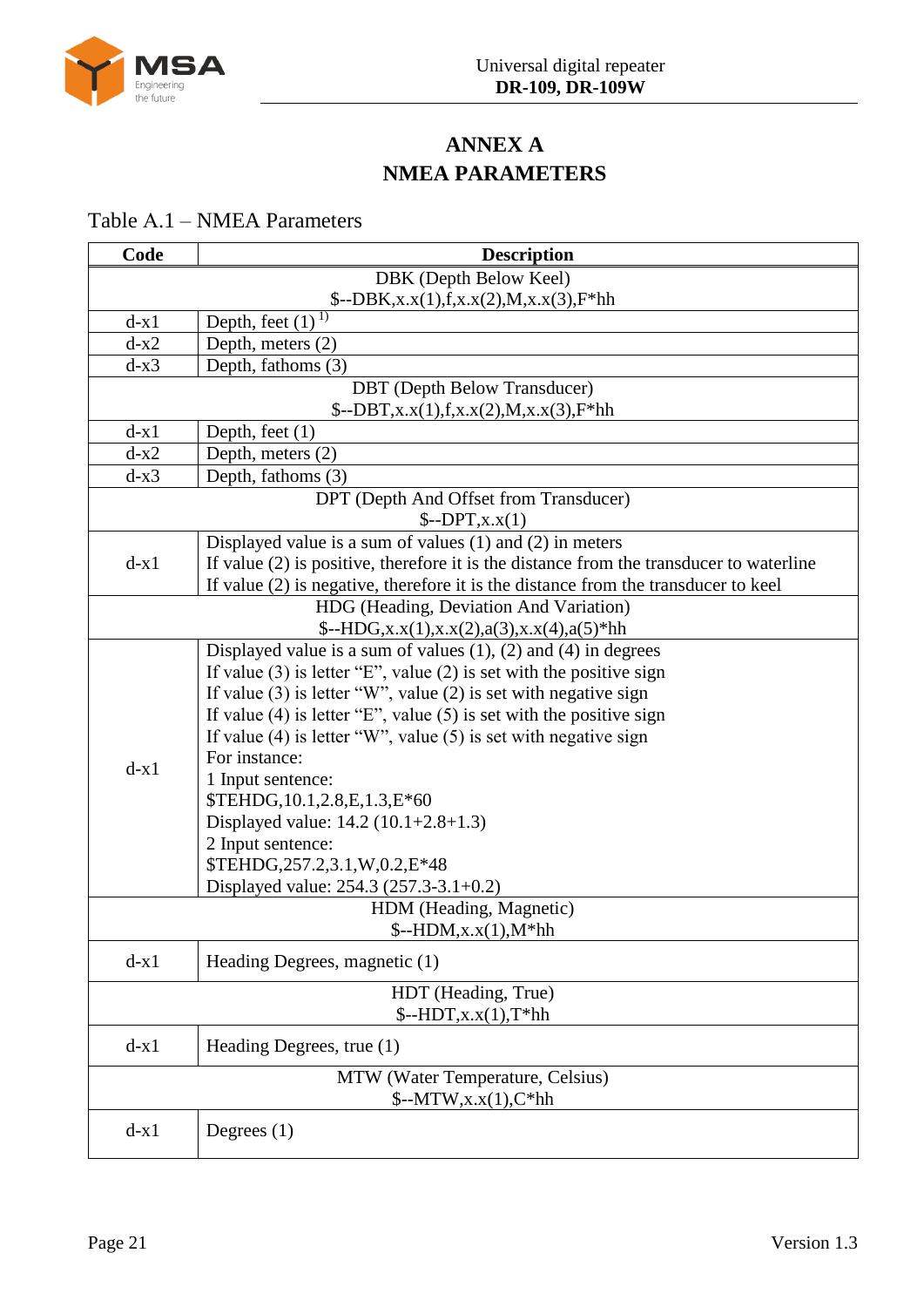

| Code   | <b>Description</b>                                                                                                                                                                            |  |
|--------|-----------------------------------------------------------------------------------------------------------------------------------------------------------------------------------------------|--|
|        | MWV (Wind Speed And Angle)                                                                                                                                                                    |  |
|        | $-\text{MWV}, x.x(1), a(2), x.x(3), a(4), A(5)$ hh                                                                                                                                            |  |
|        | Wind angle $(1)$ in degrees                                                                                                                                                                   |  |
| $d-x1$ | Characteristic (2) can be represented by letters "R" or "T" meaning relative or theoret-                                                                                                      |  |
|        | ical wind. If characteristic (2) is not displayed or represented by any other letter, such                                                                                                    |  |
|        | characteristic (1) is considered incorrect and it is not displayed<br>Wind speed $(3)$                                                                                                        |  |
|        | Characteristic (4) shows speed measurement units and represented by the letters above:                                                                                                        |  |
|        | $K - km$ per hour;                                                                                                                                                                            |  |
| $d-x2$ | $M$ – meters per second;                                                                                                                                                                      |  |
|        | $N -$ knots                                                                                                                                                                                   |  |
|        | If characteristic (4) is not displayed or represented by any other letter, such character-                                                                                                    |  |
|        | istic (3) is considered incorrect and it is not displayed                                                                                                                                     |  |
|        | Characteristic (5) shows whether the sentence is correct. The sentence is considered                                                                                                          |  |
|        | correct, only if this characteristic is shown by letter "A". If characteristic (5) is not                                                                                                     |  |
|        | displayed or represented by any other letter, such characteristic is considered incorrect                                                                                                     |  |
|        | and it is not displayed                                                                                                                                                                       |  |
|        | ROT (Rate Of Turn)                                                                                                                                                                            |  |
|        | $\text{\$--ROT,x.x(1),A(2)*hh}$                                                                                                                                                               |  |
| $d-x1$ | Rate Of Turn (1), degrees per minute                                                                                                                                                          |  |
|        | Characteristic $(2)$ shows whether the sentence is correct $(1)$ . Characteristic $(1)$ is con-<br>sidered correct, only if this characteristic (2) is shown by letter "A". If characteristic |  |
|        | (2) is not displayed or represented by any other letter, characteristic is considered in-                                                                                                     |  |
|        | correct $(1)$ , it is not displayed $(1)$                                                                                                                                                     |  |
|        | RSA (Rudder Sensor Angle)                                                                                                                                                                     |  |
|        | $\{-RSA, x.x(1), A(2), x.x(3), A(4)*hh\}$                                                                                                                                                     |  |
| $d-x1$ | Starboard (or single) rudder sensor (1)                                                                                                                                                       |  |
|        | Characteristic $(2)$ shows whether the sentence is correct $(1)$ . Characteristic $(1)$ is con-                                                                                               |  |
|        | sidered correct, only if this characteristic (2) is shown by letter "A". If characteristic                                                                                                    |  |
|        | (2) is not displayed or represented by any other letter, characteristic is considered in-                                                                                                     |  |
|        | correct $(1)$ , it is not displayed $(1)$                                                                                                                                                     |  |
| $d-x2$ | Port rudder sensor (3)                                                                                                                                                                        |  |
|        | Characteristic (4) shows whether characteristic (3) is correct. Characteristic (3) is con-                                                                                                    |  |
|        | sidered correct, only if this characteristic (4) is shown by letter "A". If characteristic<br>(4) is not displayed or represented by any other letter, characteristic is considered in-       |  |
|        | correct $(3)$ , it is not displayed $(3)$                                                                                                                                                     |  |
|        |                                                                                                                                                                                               |  |
|        | VBW (Dual Ground/Water Speed)                                                                                                                                                                 |  |
|        | $\{-VBW, x.x(1), x.x(2), A(3), x.x(4), x.x(5), A(6)\}$ hh                                                                                                                                     |  |
|        | or                                                                                                                                                                                            |  |
|        | $\[-V\text{BW},x.x(1),x.x(2),A(3),x.x(4),x.x(5),A(6),x.x(7),A(8),x.x(9),A(10)\]$ hh                                                                                                           |  |
| $d-x1$ | Longitudinal water speed, knots (1)                                                                                                                                                           |  |
| $d-x2$ | Transverse water speed, knots (2)                                                                                                                                                             |  |
|        | Characteristic (3) shows whether characteristics (1) and (2) are correct. Characteristics                                                                                                     |  |
|        | $(1)$ and $(2)$ are considered correct, only if this characteristic $(3)$ is represented by letter                                                                                            |  |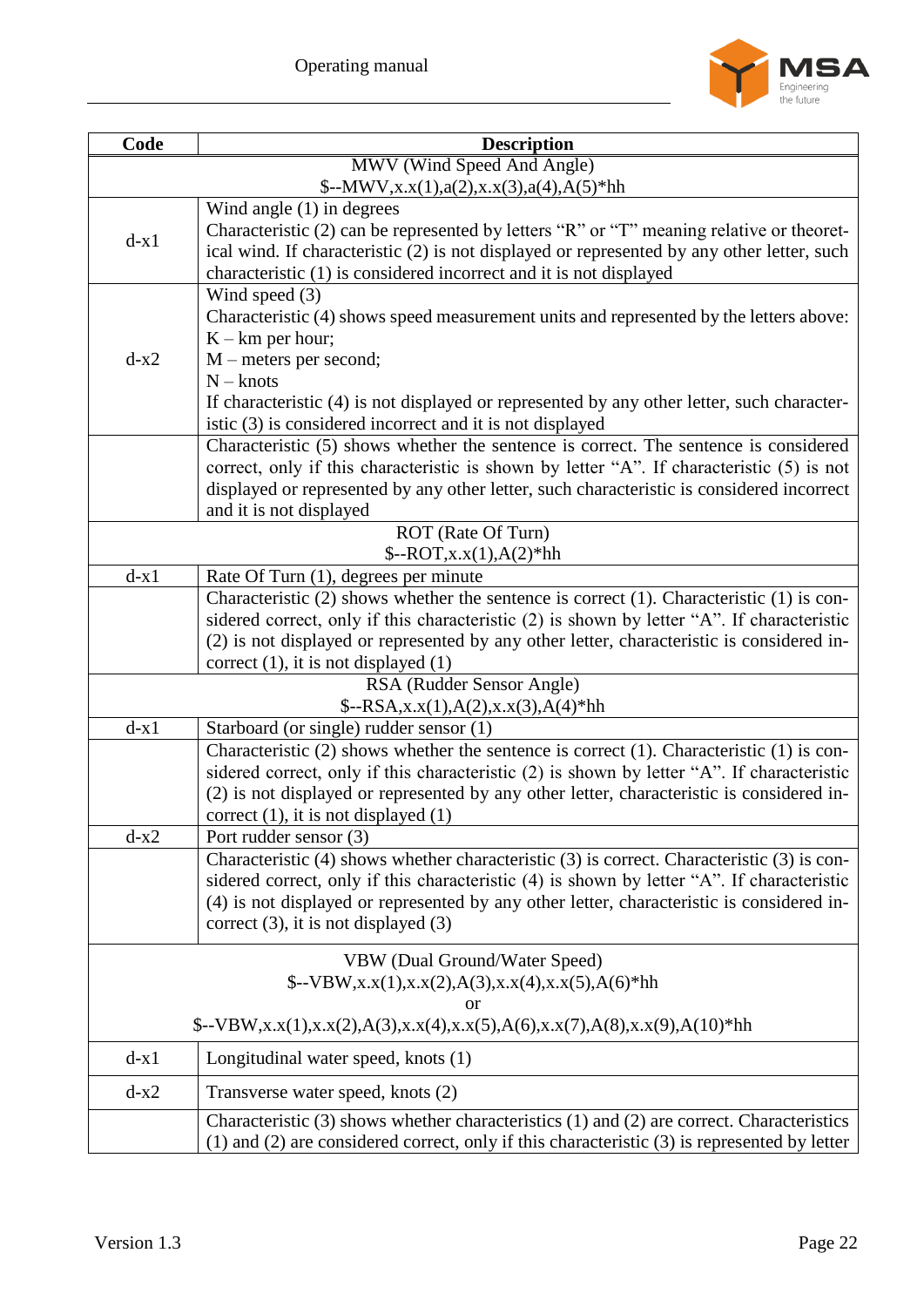

| Code   | <b>Description</b>                                                                                                                                                                               |
|--------|--------------------------------------------------------------------------------------------------------------------------------------------------------------------------------------------------|
|        | "A". If characteristic (3) is not displayed or represented by any other letter, character-                                                                                                       |
|        | istics $(1)$ and $(2)$ are considered incorrect, and data of characteristics $(1)$ and $(2)$ are not                                                                                             |
|        | displayed                                                                                                                                                                                        |
| $d-x3$ | Longitudinal ground speed, knots (4)                                                                                                                                                             |
| $d-x4$ | Transverse ground speed, knots (5)                                                                                                                                                               |
|        | Characteristic (6) shows whether characteristics (4) and (5) are correct. Characteristics                                                                                                        |
|        | $(4)$ and $(5)$ are considered correct, only if this characteristic $(6)$ is represented by letter<br>"A". If characteristic (6) is not displayed or represented by any other letter, character- |
|        | istics (4) and (5) are considered incorrect, and data of characteristics (4) and (5) are not                                                                                                     |
|        | displayed                                                                                                                                                                                        |
| $d-x5$ | Stern transverse water speed, knots (7)                                                                                                                                                          |
|        | Characteristic (8) shows whether characteristic (7) is correct. Characteristic (7) is con-                                                                                                       |
|        | sidered correct, only if this characteristic (8) is shown by letter "A". If characteristic                                                                                                       |
|        | (8) is not displayed or represented by any other letter, such characteristic (7) is consid-                                                                                                      |
|        | ered incorrect and it is not displayed (7)                                                                                                                                                       |
| $d-x6$ | Stern transverse ground speed, knots (9)                                                                                                                                                         |
|        | Characteristic (10) shows whether characteristic (9) is correct. Characteristic (9) is con-                                                                                                      |
|        | sidered correct, only if this characteristic (10) is shown by letter "A". If characteristic                                                                                                      |
|        | (10) is not displayed or represented by any other letter, such characteristic (9) is con-                                                                                                        |
|        | sidered incorrect and it is not displayed (9)<br><b>VHW</b> (Water Speed And Heading)                                                                                                            |
|        | $\[-VHW, x.x(1), T(2), x.x(3), M(4), x.x(5), N(6), x.x(7), K(8) *hh\]$                                                                                                                           |
| $d-x1$ | Heading, degrees True (1)                                                                                                                                                                        |
|        | If characteristic (2) is not displayed or represented by any other letter except "T", such                                                                                                       |
|        | characteristic (1) is considered incorrect, and data of characteristics (1) are not dis-                                                                                                         |
|        | played                                                                                                                                                                                           |
| $d-x2$ | Heading, degrees Magnetic (3)                                                                                                                                                                    |
|        | If characteristic (4) is not displayed or represented by any other letter except "M", such                                                                                                       |
|        | characteristic (3) is considered incorrect, and data of characteristics (3) are not dis-                                                                                                         |
|        | played                                                                                                                                                                                           |
| $d-x3$ | Speed, knots (5)                                                                                                                                                                                 |
|        | If characteristic (6) is not displayed or represented by any other letter except "N", such<br>characteristic (5) is considered incorrect, and data of characteristics (5) are not dis-           |
|        | played                                                                                                                                                                                           |
| $d-x4$ | Speed, km/hr (7)                                                                                                                                                                                 |
|        | If characteristic (8) is not displayed or represented by any other letter except "K", such                                                                                                       |
|        | characteristic (7) is considered incorrect, and data of characteristics (7) are not dis-                                                                                                         |
|        | played                                                                                                                                                                                           |
|        | <b>VLW</b> (Dual Ground/Water Distance)                                                                                                                                                          |
|        | $-\text{VLW}, x.x(1), N(2), x.x(3), N(4), x.x(5), N(6), x.x(7), N(8)*hh$                                                                                                                         |
| $d-x1$ | Total cumulative water distance, nautical miles (1)                                                                                                                                              |
|        | If characteristic (2) is not displayed or represented by any other letter except "N", such                                                                                                       |
|        | characteristic (1) is considered incorrect, and data of characteristics (1) are not dis-                                                                                                         |
|        | played                                                                                                                                                                                           |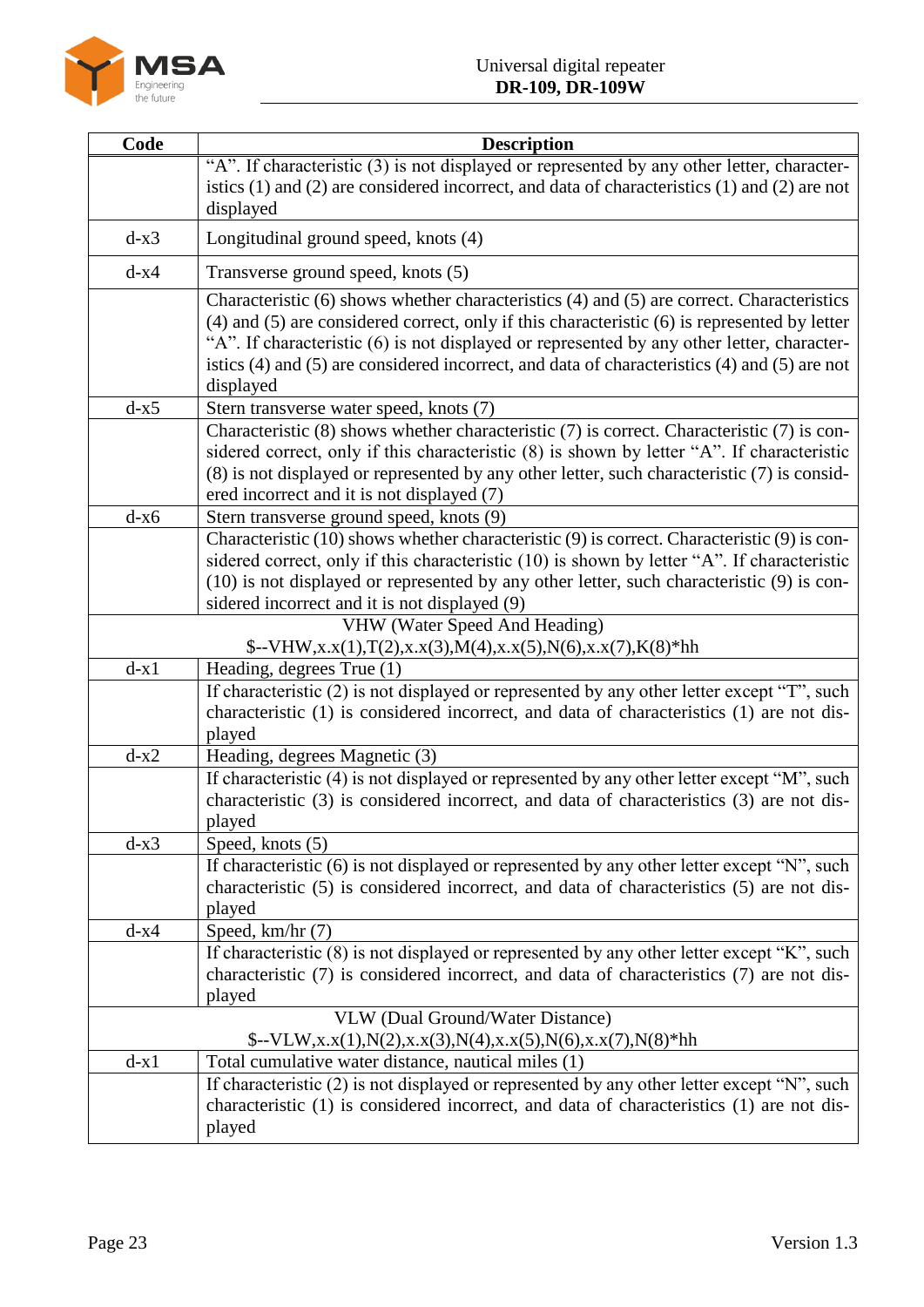

| Code   | <b>Description</b>                                                                                                                                                                   |
|--------|--------------------------------------------------------------------------------------------------------------------------------------------------------------------------------------|
| $d-x2$ | Water distance since reset, nautical miles (3)                                                                                                                                       |
|        | If characteristic (4) is not displayed or represented by any other letter except "N", such                                                                                           |
|        | characteristic (3) is considered incorrect, and data of characteristics (3) are not dis-                                                                                             |
|        | played                                                                                                                                                                               |
| $d-x3$ | Total cumulative ground distance, nautical miles (5)                                                                                                                                 |
|        | If characteristic $(6)$ is not displayed or represented by any other letter except "N", such                                                                                         |
|        | characteristic (5) is considered incorrect, and data of characteristics (5) are not dis-                                                                                             |
|        | played                                                                                                                                                                               |
| $d-x4$ | Ground distance since reset, nautical miles (7)                                                                                                                                      |
|        | If characteristic (8) is not displayed or represented by any other letter except "N", such                                                                                           |
|        | characteristic (7) is considered incorrect, and data of characteristics (7) are not dis-                                                                                             |
|        | played                                                                                                                                                                               |
|        | VPW (Speed Measured Parallel To Wind)                                                                                                                                                |
|        | $\{-VPW, x.x(1), N(2), x.x(3), M(4)*hh\}$                                                                                                                                            |
| $d-x1$ | Speed, knots (1)                                                                                                                                                                     |
|        | If characteristic (2) is not displayed or represented by any other letter except "N", such                                                                                           |
|        | characteristic (1) is considered incorrect, and data of characteristics (1) are not dis-                                                                                             |
|        | played                                                                                                                                                                               |
| $d-x2$ | Speed, meters/second (3)                                                                                                                                                             |
|        | If characteristic (4) is not displayed or represented by any other letter except "M", such                                                                                           |
|        | characteristic (3) is considered incorrect, and data of characteristics (3) are not dis-                                                                                             |
|        | played                                                                                                                                                                               |
|        | VTG (Course Over Ground and Ground Speed)                                                                                                                                            |
|        | $\{-VTG, x.x(1), T(2), x.x(3), M(4), x.x(5), N(6), x.x(7), K(8), a(9)\}$ hh                                                                                                          |
| $d-x1$ | Course over ground, degrees True (1)                                                                                                                                                 |
|        | If characteristic (2) is not displayed or represented by any other letter except "T", such                                                                                           |
|        | characteristic (1) is considered incorrect, and data of characteristic (1) are not displayed                                                                                         |
| $d-x2$ | Course over ground, degrees Magnetic (3)                                                                                                                                             |
|        | If characteristic (4) is not displayed or represented by any other letter except "M", such                                                                                           |
|        | characteristic (3) is considered incorrect, and data of characteristics (3) are not dis-                                                                                             |
|        | played                                                                                                                                                                               |
| $d-x3$ | Speed over ground, knots (5)                                                                                                                                                         |
|        | If characteristic (6) is not displayed or represented by any other letter except "N", such                                                                                           |
|        | characteristic (5) is considered incorrect, and data of characteristic (5) are not displayed                                                                                         |
| $d-x4$ | Speed over ground, km/hr (7)                                                                                                                                                         |
|        | If characteristic (8) is not displayed or represented by any other letter except "K", such                                                                                           |
|        | characteristic (7) is considered incorrect, and data of characteristic (7) are not displayed<br>Characteristic (9) shows whether the sentence is correct. The sentence is considered |
|        | correct, only if this characteristic is shown by the letters "D", "E", "M", "S". If charac-                                                                                          |
|        | teristic (9) is not displayed or represented by any other letter, the whole sentence is                                                                                              |
|        | considered incorrect, and data of such sentence are not displayed                                                                                                                    |
|        | <b>VWR</b> (Relative Wind Speed And Angle)                                                                                                                                           |
|        |                                                                                                                                                                                      |
| $d-x1$ | $\{-VWR, x.x(1), a(2), x.x(3), N(4), x.x(5), M(6), x.x(7), K(8) *hh\}$                                                                                                               |
|        | Wind direction magnitude in degrees (1)<br>Characteristic (2) represents wind direction and can be displayed by the letters "L" or                                                   |
|        | " $R$ ".                                                                                                                                                                             |
|        |                                                                                                                                                                                      |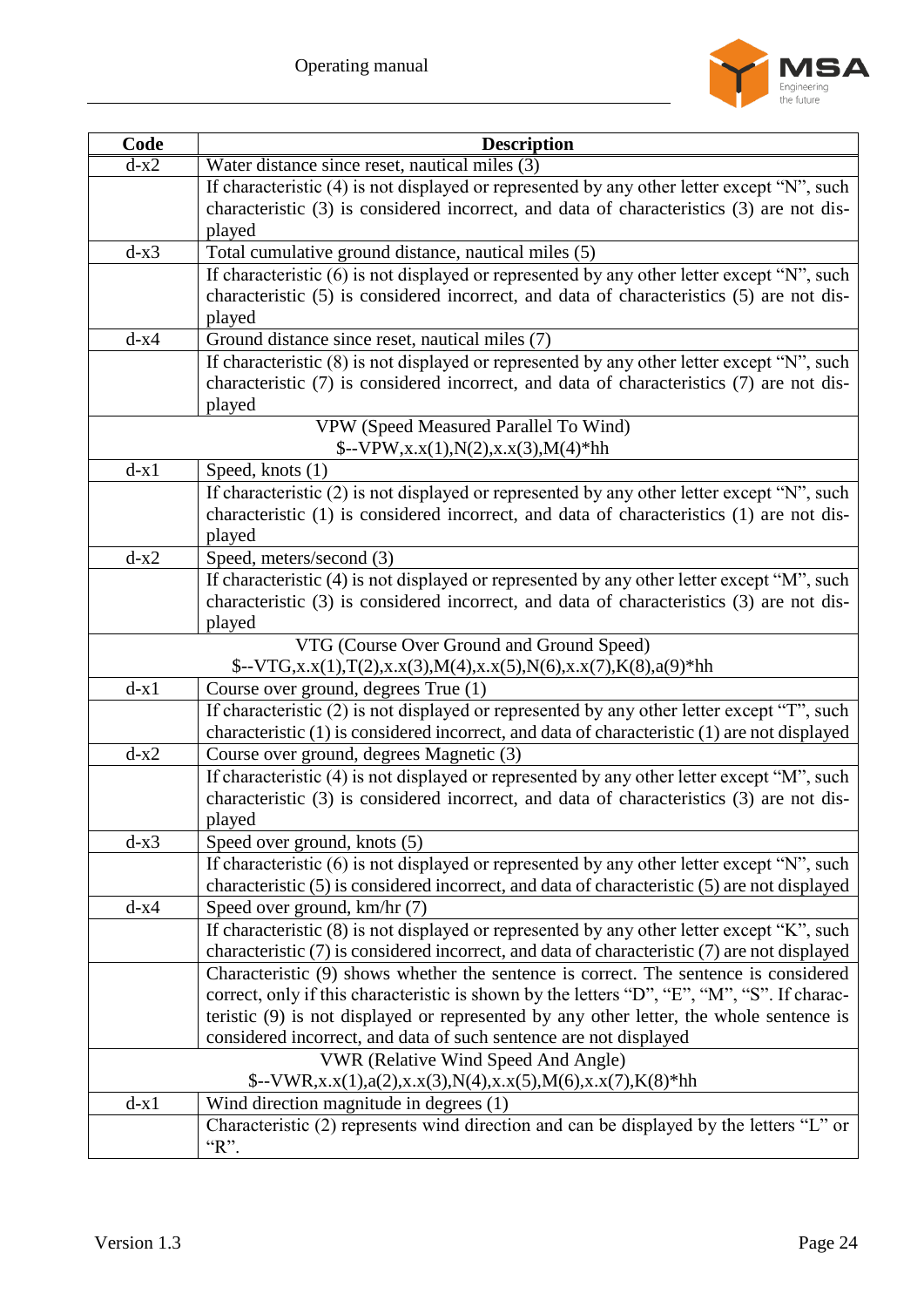

| Code    | <b>Description</b>                                                                                                                                                                         |
|---------|--------------------------------------------------------------------------------------------------------------------------------------------------------------------------------------------|
|         | If characteristic (2) is not displayed or represented by any other letter except "L" or                                                                                                    |
|         | "R", such characteristic (1) is considered incorrect, and data of characteristic (1) are                                                                                                   |
|         | not displayed                                                                                                                                                                              |
| $d-x2$  | Speed, knots (3)                                                                                                                                                                           |
|         | If characteristic (4) is not displayed or represented by any other letter except "N", such<br>characteristic (3) is considered incorrect, and data of characteristic (3) are not displayed |
| $d-x3$  | Speed, meters per second (5)                                                                                                                                                               |
|         | If characteristic (6) is not displayed or represented by any other letter except "M", such                                                                                                 |
|         | characteristic (5) is considered incorrect, and data of characteristics (5) are not dis-                                                                                                   |
|         | played                                                                                                                                                                                     |
| $d-x4$  | Speed, kilometers per hour (7)                                                                                                                                                             |
|         | If characteristic (8) is not displayed or represented by any other letter except "K", such                                                                                                 |
|         | characteristic (7) is considered incorrect, and data of characteristic (7) are not displayed                                                                                               |
|         | ZDA (Time And Date)                                                                                                                                                                        |
|         | $\[-\Sigma DA, \text{hhmmss}$ .ss(1),xx(2),xx(3),xxxx(4),xx(5),xx(6)*hh                                                                                                                    |
| $d-x1$  | Time $(1)$                                                                                                                                                                                 |
| $d-x11$ | Time, UTC                                                                                                                                                                                  |
|         | Time, local – local time in terms of time zone displayed in characteristics (5) and (6).                                                                                                   |
|         | Characteristic (5) shows time difference between UTC and local time zone; character-                                                                                                       |
| $d-x12$ | istic can be within time interval $-13$ to $+13$                                                                                                                                           |
|         | Characteristic (6) shows time difference between UTC and local time zone; character-                                                                                                       |
|         | istic can be within time interval 0 to $+59$                                                                                                                                               |
| $d-x2$  | Date (day and month) $(2)$ , $(3)$                                                                                                                                                         |
| $d-x3$  | Year $(4)$                                                                                                                                                                                 |
|         | ZFO (UTC & Time From Origin Point)<br>$\text{\$--ZFO,hhmmss.s}(1),\text{hhmmss.s}(2),\text{--c}(3)*\text{hh}$                                                                              |
| $d-x1$  | Time, UTC $(1)$                                                                                                                                                                            |
| $d-x2$  | Elapsed time (2)                                                                                                                                                                           |
|         | ZTG (UTC And Time To Destination Point)                                                                                                                                                    |
|         | $\text{\$--ZTG,hhmmss.s}(1),\text{hhmmss.s}(2),\text{--c}(3)*\text{hh}$                                                                                                                    |
| $d-x1$  | Time, UTC $(1)$                                                                                                                                                                            |
| $d-x2$  | Time remaining $(2)$                                                                                                                                                                       |
|         | VDR (Set And Drift)                                                                                                                                                                        |
|         | $\{-VDR, x.x(1), T(2), x.x(3), M(4), x.x(5), N(6)\}$ hh                                                                                                                                    |
| $d-x1$  | Degrees true $(1)$                                                                                                                                                                         |
|         | If characteristic (2) is not displayed or represented by any other letter except "T", such                                                                                                 |
|         | characteristic (1) is considered incorrect, and data of characteristic (1) are not displayed                                                                                               |
| $d-x2$  | Degrees Magnetic (3)                                                                                                                                                                       |
|         | If characteristic (4) is not displayed or represented by any other letter except "M", such                                                                                                 |
| $d-x3$  | characteristic (3) is considered incorrect, and data of characteristic (3) are not displayed<br>Current speed, knots (5)                                                                   |
|         | If characteristic (6) is not displayed or represented by any other letter except "N", such                                                                                                 |
|         | characteristic (5) is considered incorrect, and data of characteristic (5) are not displayed                                                                                               |
|         |                                                                                                                                                                                            |